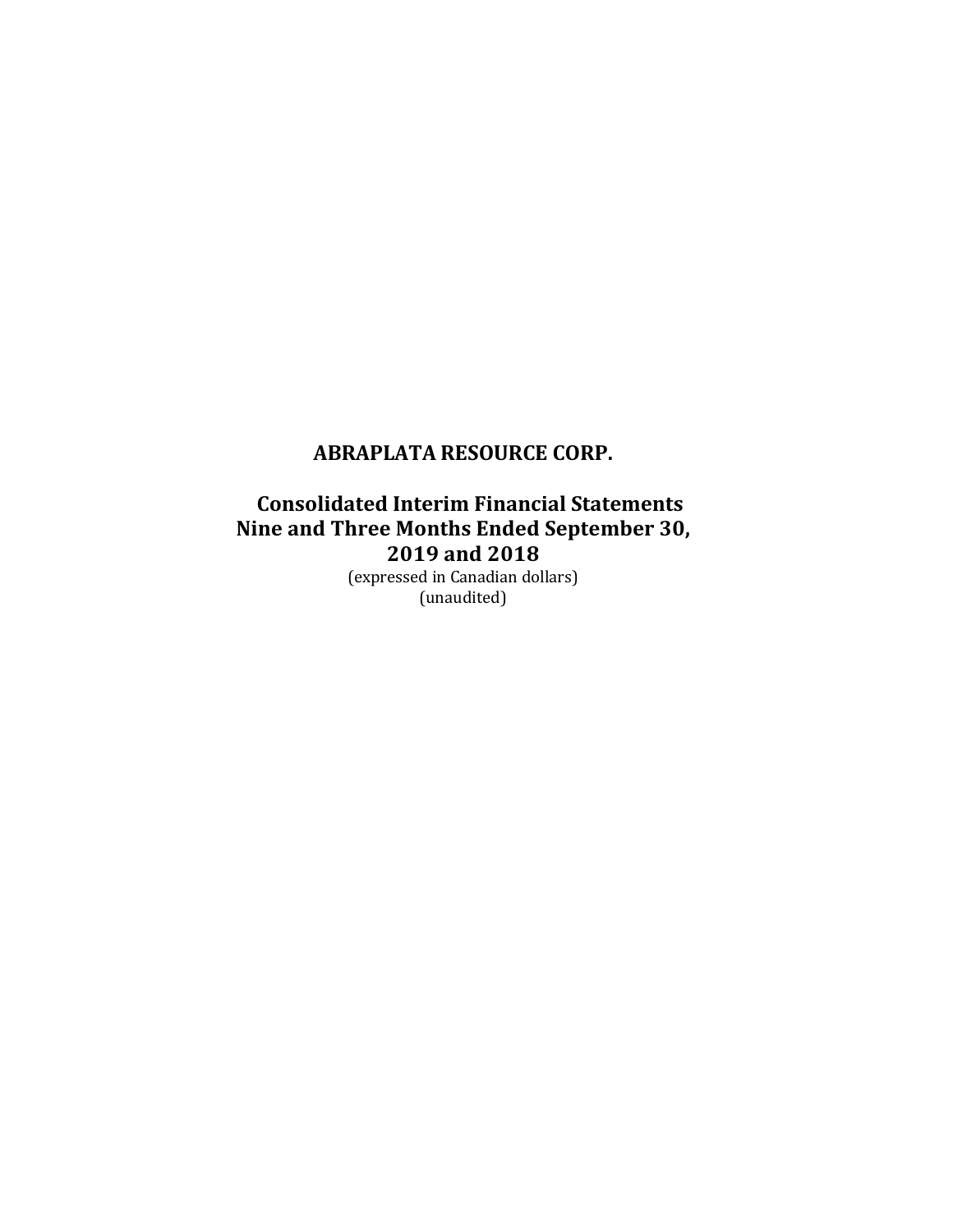Consolidated Interim Statements of Financial Position (Expressed in Canadian dollars)

|                                                   | September 30,<br>2019 |              |    | December 31,<br>2018 |
|---------------------------------------------------|-----------------------|--------------|----|----------------------|
|                                                   |                       | (unaudited)  |    | (audited)            |
| <b>ASSETS</b>                                     |                       |              |    |                      |
| <b>Current assets</b>                             |                       |              |    |                      |
| Cash                                              | \$                    | 58,123       | \$ | 11,662               |
| Receivable                                        |                       | 16,517       |    | 38,944               |
| Prepaid                                           |                       | 8,859        |    | 5,442                |
|                                                   |                       | 83,499       |    | 56,048               |
| <b>Non-current assets</b>                         |                       |              |    |                      |
| Mineral interests (note 6)                        |                       | 6,142,608    |    | 3,949,776            |
|                                                   |                       |              |    |                      |
| <b>TOTAL ASSETS</b>                               |                       | \$6,226,107  | \$ | 4,005,824            |
|                                                   |                       |              |    |                      |
| <b>LIABILITIES</b>                                |                       |              |    |                      |
| <b>Current liabilities</b>                        |                       |              |    |                      |
| Accounts payable and accrued liabilities (note 9) | \$                    | 815,243      | \$ | 951,026              |
| <b>SHAREHOLDERS' EQUITY</b>                       |                       |              |    |                      |
| Share capital (note 8)                            |                       | 22,053,632   |    | 21,316,200           |
| <b>Reserves</b>                                   |                       | 2,152,739    |    | 2,057,958            |
| Accumulated other comprehensive loss              |                       | 124,524      |    | (1,980,334)          |
| Accumulated deficit                               |                       | (18,920,031) |    | (18, 339, 026)       |
| <b>TOTAL SHAREHOLDERS' EQUITY</b>                 |                       | 5,410,864    |    | 3,054,798            |
| <b>TOTAL LIABILITIES AND SHAREHOLDERS' EQUITY</b> | \$                    | 6,226,107    | \$ | 4,005,824            |

Subsequent events (note 8)

Approved on behalf of the Board of Directors on November 28, 2019:

W. John DeCooman, Jr Hernan Zaballa Director Director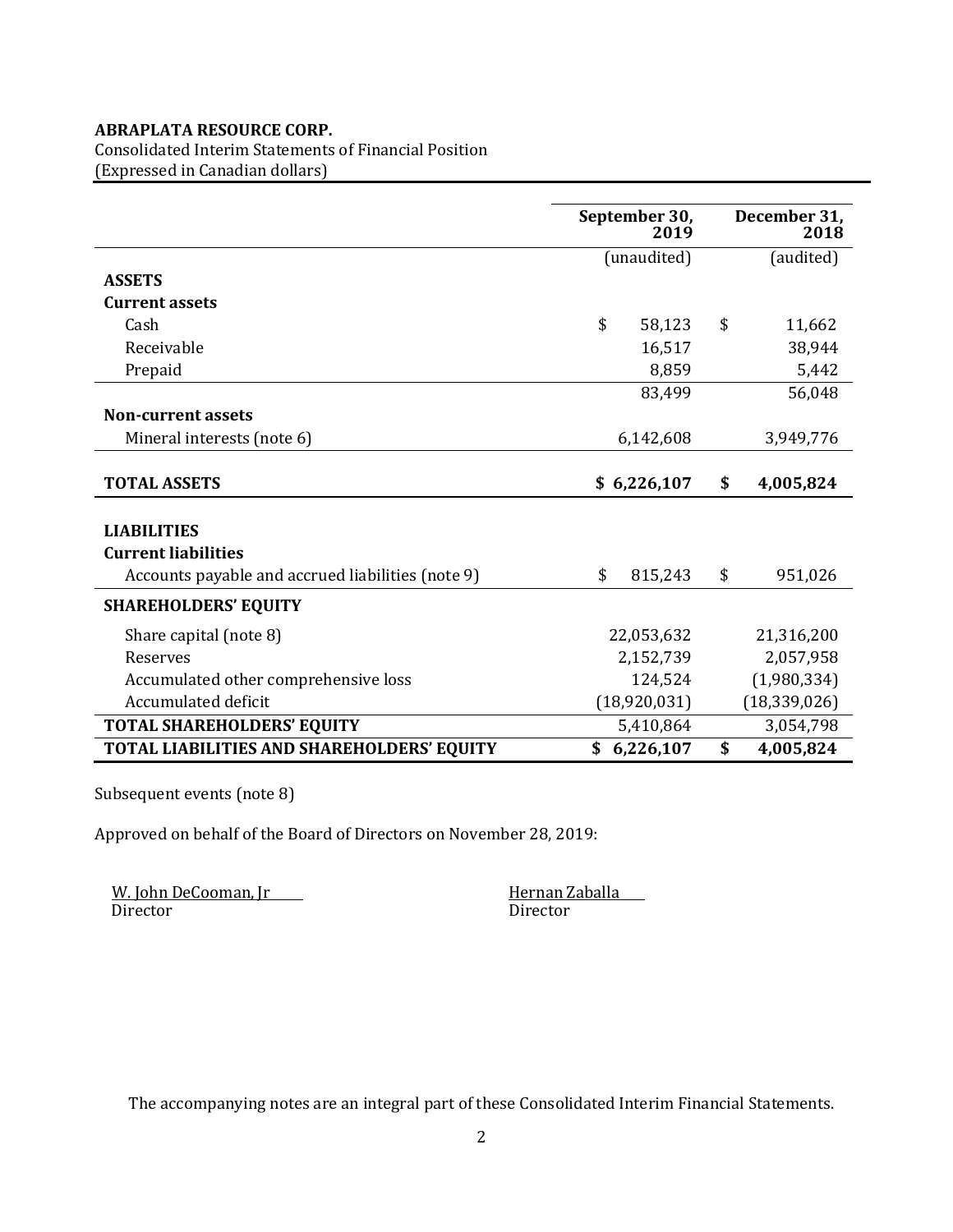Consolidated Interim Statements of Operations and Comprehensive (Income) Loss (Expressed in Canadian dollars)

(Unaudited)

|                                                                              | <b>Three months ended</b><br>September 30, |               |    | Nine months ended<br>September 30, |               |    |            |
|------------------------------------------------------------------------------|--------------------------------------------|---------------|----|------------------------------------|---------------|----|------------|
|                                                                              |                                            | 2019          |    | 2018                               | 2019          |    | 2018       |
| Administrative expenses                                                      |                                            |               |    |                                    |               |    |            |
| Aethon transaction expense                                                   | \$                                         | 62,573        | \$ |                                    | \$<br>62,573  | \$ |            |
| Consulting fees (note 9)                                                     |                                            | 26,090        |    | 22,500                             | 124,077       |    | 139,210    |
| Management fees (note 9)                                                     |                                            |               |    | 75,000                             |               |    | 300,000    |
| Insurance                                                                    |                                            | 2,558         |    | (52)                               | 7,289         |    | 19,413     |
| Investor relations                                                           |                                            | 1,250         |    | 48,243                             | 95,097        |    | 234,708    |
| Office and administration (note 9)                                           |                                            | 17,854        |    | 34,306                             | 59,569        |    | 162,091    |
| Professional fees (note 9)                                                   |                                            | 48,937        |    | 23,337                             | 123,652       |    | 171,480    |
| Rent                                                                         |                                            | (7, 594)      |    | 9,827                              | (1, 329)      |    | 36,574     |
| Salary and benefits                                                          |                                            | 5,002         |    | 2,546                              | 7,096         |    | 39,991     |
| Share-based payments (notes 8 and 9)                                         |                                            | (13,997)      |    | 129,095                            | 94,781        |    | 531,997    |
| Transfer agent and filing fees                                               |                                            | 16,908        |    | 4,815                              | 34,761        |    | 37,973     |
| Travel                                                                       |                                            | 2,057         |    | 10,642                             | 2,370         |    | 16,128     |
|                                                                              |                                            | 161,638       |    | 360,259                            | 609,936       |    | 1,689,565  |
| EVALUATION AND EXPLORATION<br><b>EXPENSES</b> (note 7)                       |                                            | 50,228        |    | 167,257                            | 150,530       |    | 702,778    |
| OTHER (INCOME) EXPENSES                                                      |                                            |               |    |                                    |               |    |            |
| Loss on debt settlement                                                      |                                            |               |    |                                    |               |    | 48,370     |
| Mineral interests write off                                                  |                                            |               |    |                                    |               |    | 154,642    |
| Other income                                                                 |                                            | (88, 846)     |    |                                    | (155, 956)    |    |            |
| Foreign exchange                                                             |                                            | 47,677        |    | (1,642)                            | 49,747        |    | 14,675     |
| Gain on net monetary position                                                |                                            | (10, 380)     |    |                                    | (73, 252)     |    |            |
| NET (INCOME) LOSS FOR THE PERIOD                                             |                                            | 160,317       |    | 525,874                            | 581,005       |    | 2,610,030  |
| OTHER COMPREHENSIVE (INCOME) LOSS                                            |                                            |               |    |                                    |               |    |            |
| Impact of hyperinflation                                                     |                                            | (1,349,777)   |    |                                    | (2, 102, 353) |    |            |
| Foreign currency translation adjustment                                      |                                            | (303, 571)    |    | (58, 833)                          | (2,505)       |    | (61,083)   |
| COMPREHENSIVE (INCOME) LOSS                                                  |                                            | \$(1,493,031) | \$ | 467,041                            | \$(1,523,853) | \$ | 2,548,947  |
| LOSS (INCOME) PER SHARE<br>Basic and diluted                                 | \$                                         | (0.02)        | \$ | 0.01                               | \$<br>(0.02)  | \$ | 0.03       |
| WEIGHTED AVERAGE NUMBER OF<br><b>SHARES OUTSTANDING</b><br>Basic and diluted |                                            | 96,673,478    |    | 81,603,524                         | 91,267,705    |    | 79,020,267 |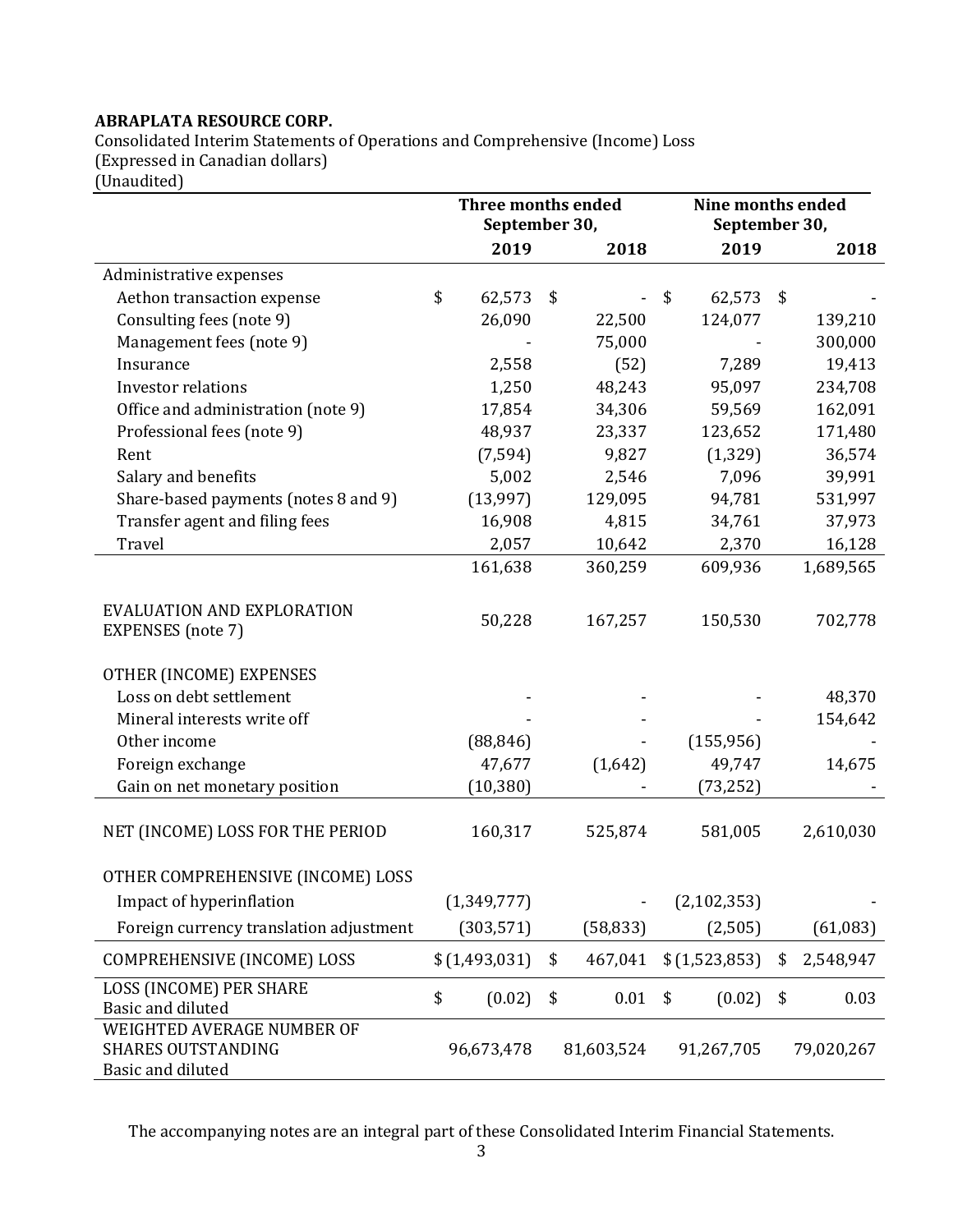Consolidated Interim Statements of Changes in Equity (Expressed in Canadian dollars) (Unaudited)

|                                                | Number of                | <b>Share capital</b>     | Share-<br>based<br>payment |               | <b>Accumulated</b><br>other<br>comprehensive | <b>Accumulated</b>       |    | Total<br>shareholders'<br>equity |
|------------------------------------------------|--------------------------|--------------------------|----------------------------|---------------|----------------------------------------------|--------------------------|----|----------------------------------|
|                                                | shares                   | Amount                   | reserve                    | reserve       | income (loss)                                | <b>Deficit</b>           |    | (deficit)                        |
| <b>Balance, December 31,</b><br>2017           | 65,062,009               | \$18,105,909             | 875,340<br>S               | 502,102<br>S  | (763, 588)<br>- \$                           | \$(15,018,450)           | \$ | 3,701,313                        |
| Private placement, net of<br>share issue costs | 13,687,311               | 2,504,344                |                            | 59,214        |                                              | $\overline{\phantom{a}}$ |    | 2,563,558                        |
| Shares issued to SSR<br>Mining Inc.            | 2,509,265                | 602,224                  |                            |               |                                              |                          |    | 602,224                          |
| Shares issued for debt                         | 414,893                  | 103,723                  |                            |               |                                              | $\overline{\phantom{a}}$ |    | 103,723                          |
| Stock options granted                          | $\overline{\phantom{0}}$ | $\overline{\phantom{a}}$ | 531,997                    | ٠             |                                              |                          |    | 531,997                          |
| Comprehensive income<br>(loss) for the period  |                          | $\overline{\phantom{0}}$ |                            |               | 61,083                                       | (2,610,030)              |    | (2,548,947)                      |
| <b>Balance September 30,</b><br>2018           | 81,673,478               | \$21,316,200             | \$1,407,337                | $$561,316$ \$ | (702, 505)                                   | \$(17,628,480)           | S  | 4,953,868                        |

|                                                | <b>Share capital</b> | Share-<br>based          |                    |                          |                                         | <b>Total</b><br>shareholders'        |  |                     |
|------------------------------------------------|----------------------|--------------------------|--------------------|--------------------------|-----------------------------------------|--------------------------------------|--|---------------------|
|                                                | Number of<br>shares  | Amount                   | payment<br>reserve | Warrant<br>reserve       | other<br>comprehensive<br>income (loss) | <b>Accumulated</b><br><b>Deficit</b> |  | equity<br>(deficit) |
| <b>Balance, December 31,</b><br>2018           | 81,673,478           | \$21,316,200             | \$1,496,642        | $$561,316$ \$            | (1,980,334)                             | $$ (18,339,026)$ \$                  |  | 3,054,798           |
| Private placement, net of<br>share issue costs | 15,000,000           | 737,432                  |                    | $\overline{\phantom{0}}$ |                                         |                                      |  | 737,432             |
| Stock options granted                          |                      | ۰.                       | 94,781             | $\overline{\phantom{0}}$ | -                                       |                                      |  | 94,781              |
| Comprehensive income<br>(loss) for the period  |                      | $\overline{\phantom{0}}$ | $\sim$             | ۰                        | 2,104,858                               | (581,005)                            |  | 1,523,853           |
| <b>Balance September 30,</b><br>2019           | 96,673,478           | \$22,053,632             | \$1,591,423        | $$561,316$ \$            | 124,524                                 | $$(18,920,031)$ \$                   |  | 5,410,864           |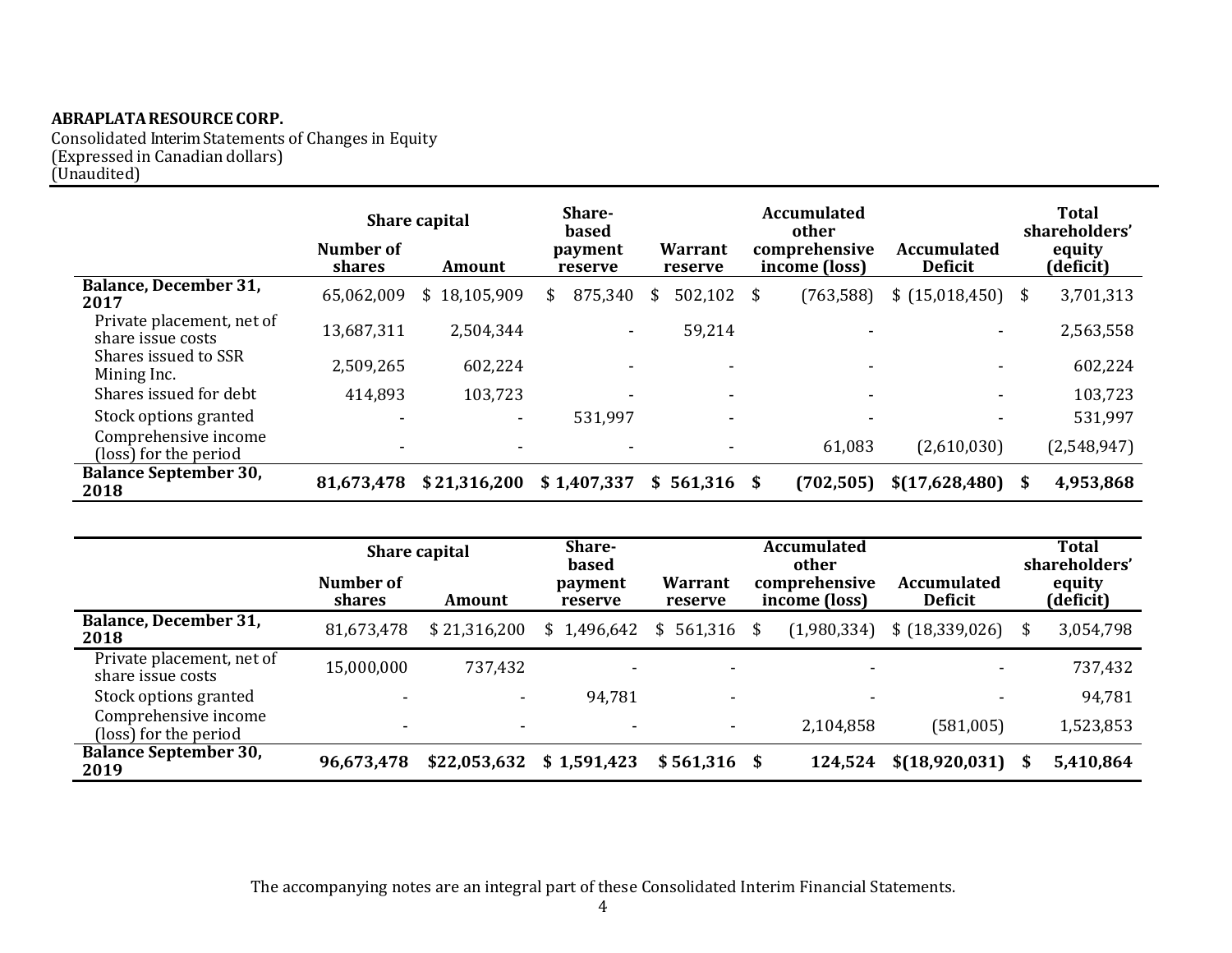Consolidated Interim Statements of Cash Flows (Expressed in Canadian dollars) (Unaudited)

|                                                                                              | Nine months ended September 30, |    |             |  |  |
|----------------------------------------------------------------------------------------------|---------------------------------|----|-------------|--|--|
|                                                                                              | 2019                            |    | 2018        |  |  |
| <b>Operating activities</b>                                                                  |                                 |    |             |  |  |
| Net (loss) income                                                                            | \$<br>(581,005)                 | \$ | (2,610,030) |  |  |
| Items not involving cash                                                                     |                                 |    |             |  |  |
| Foreign exchange                                                                             | 49,747                          |    | (14, 675)   |  |  |
| Share-based payments                                                                         | 94,781                          |    | 531,997     |  |  |
| Gain on net monetary position                                                                | (73, 252)                       |    |             |  |  |
| Mineral property written off                                                                 |                                 |    | 154,642     |  |  |
| Changes in working capital items                                                             |                                 |    |             |  |  |
| Receivable                                                                                   | 22,427                          |    | 7,029       |  |  |
| Accounts payable and accrued liabilities                                                     | (135, 783)                      |    | (411, 984)  |  |  |
| Prepaid                                                                                      | (3, 417)                        |    | 4,851       |  |  |
| Cash used in operating activities                                                            | (626, 502)                      |    | (2,338,170) |  |  |
| <b>Investing activities</b><br>Additions to mineral interests                                | (41, 745)                       |    | (285, 644)  |  |  |
|                                                                                              |                                 |    |             |  |  |
| Cash used in investing activities                                                            | (41, 745)                       |    | (285, 644)  |  |  |
| <b>Financing activities</b><br>Proceeds from shares issued, net of cash share issue<br>costs | 737,432                         |    | 2,563,558   |  |  |
| Cash provided by financing activities                                                        | 737,432                         |    | 2,563,558   |  |  |
| <b>Effect of foreign exchange</b>                                                            | (22, 724)                       |    | 61,083      |  |  |
| Increase (decrease) in cash                                                                  | 46,461                          |    | 827         |  |  |
| Cash, beginning of period                                                                    | 11,662                          |    | 22,223      |  |  |
| Cash, end of period                                                                          | \$<br>58,123                    | \$ | 23,050      |  |  |
| Supplemental disclosure                                                                      |                                 |    |             |  |  |
| Shares issued for debt                                                                       | \$                              | \$ | 103,723     |  |  |
| Shares issued for mineral interests                                                          | \$                              | \$ | 602,224     |  |  |
| Fair value of finders' warrants                                                              | \$                              | \$ | 59,214      |  |  |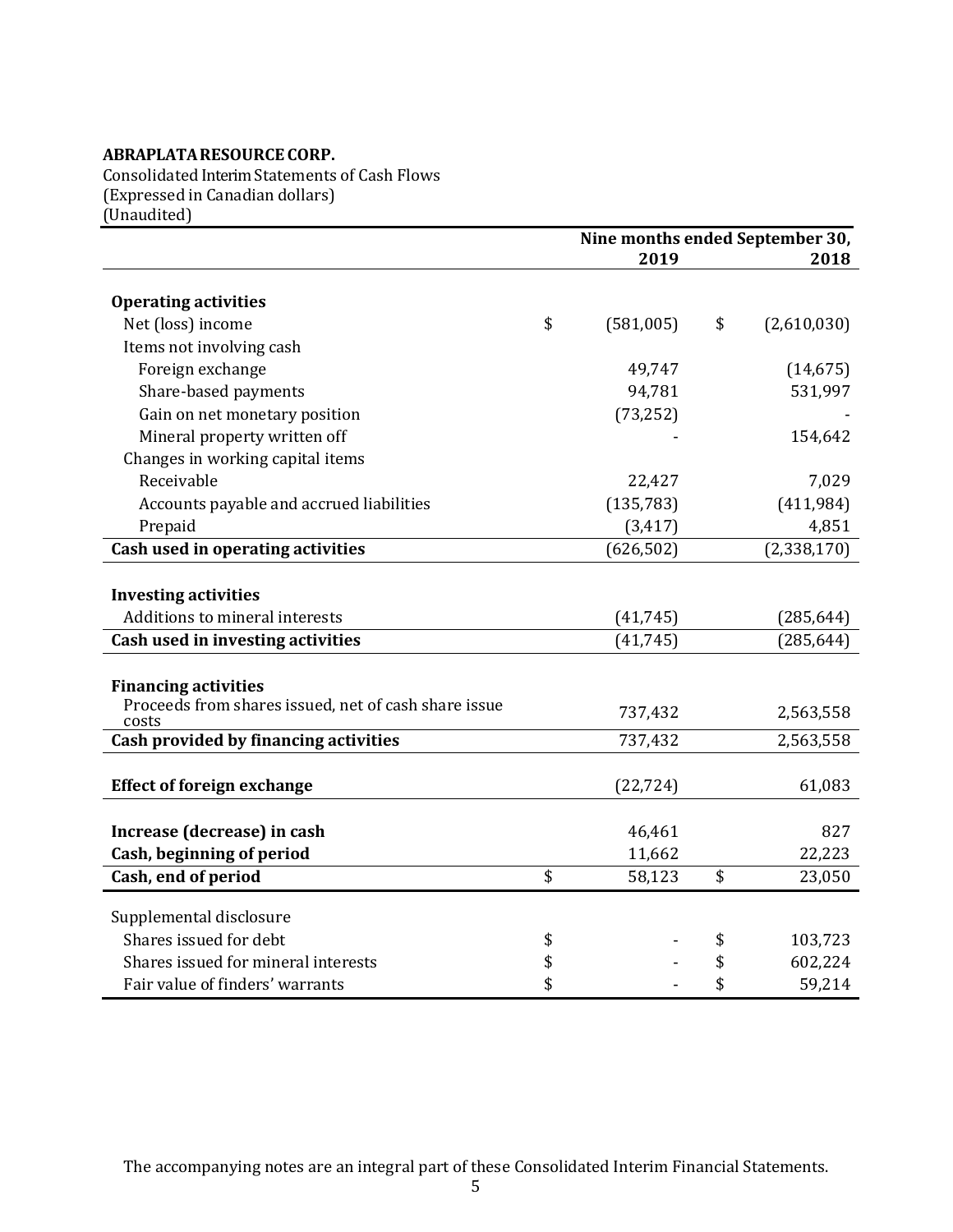## **1. NATURE OF OPERATIONS AND CONTINUANCE OF BUSINESS**

AbraPlata Resource Corp. (formerly Angel Bioventures Inc.) (the "Company") was incorporated on August 31, 1993 under the Alberta Business Corporations Act. On September 30, 2015, the Company's incorporation jurisdiction was moved to British Columbia. The Company's registered office is located at Suite 303, 750 West Pender Street, Vancouver, BC, V6C 2T7.

On September 16, 2016, the Company signed a binding Letter of Intent ("LOI") with Huayra Minerals Corporation ("Huayra"). The LOI sets out the key terms of the proposed acquisition by the Company of 100% of the issued and outstanding securities of Huayra.

On November 15, 2016, the Company and its wholly-owned subsidiary, 1096494 BC Ltd., entered into a definitive merger agreement (the "Merger Agreement") with Huayra. Huayra is a mineral exploration and development company engaged in the acquisition, exploration and development of mineral resource properties in Argentina. Huayra has an agreement (the "SSRM Agreement") with SSR Mining Inc. ("SSRM") to acquire an indirect 100% interest in the Diablillos and Aguas Perdidas (previously known as "M-18") properties in Salta and Chubut Provinces, Argentina. Huayra also has rights in the Cerro Amarillo project in the Province of Mendoza, Argentina and the Samenta project in the Province of Salta, Argentina.

As per the terms of the Merger Agreement, Huayra and 1096494 BC Ltd. amalgamated (the "Amalgamation") and the amalgamated company became a wholly-owned subsidiary of the Company. Pursuant to the Amalgamation, the Company acquired all of the issued and outstanding Class A common shares of Huayra in exchange for a like number of common shares of the Company. The Amalgamation was an arm's length transaction and constituted a "reverse takeover" pursuant to the policies of the TSX Venture Exchange (the "Exchange").

The Amalgamation became effective on April 24, 2017. In this regard, the Company entered into an agreement with SSRM providing for the Company's assumption of all of Huayra's obligations under the SSRM Agreement.

As a condition precedent to the Amalgamation, the Company undertook the Concurrent Financing and raised \$2,863,099 in order for the Company to meet the initial listing requirements of the Exchange. The securities issued in the Concurrent Financing consist of 9,543,663 subscription receipts of the Company at a price of \$0.30 per share.

The Company also entered into an amended and restated merger agreement with 1096494 BC Ltd. and Huayra as of February 27, 2017 to replace and supersede the Merger Agreement and address certain corporate matters.

These Consolidated Interim Financial Statements have been prepared on a going concern basis, which assumes that the Company will be able to realize its assets and discharge its liabilities in the normal course of business. As at September 30, 2019, the Company has a working capital deficiency of \$731,744 (December 31, 2018 – \$894,978) and has an accumulated deficit of \$18,920,031. The continued operations of the Company are dependent on its ability to generate future cash flows or obtain additional financing.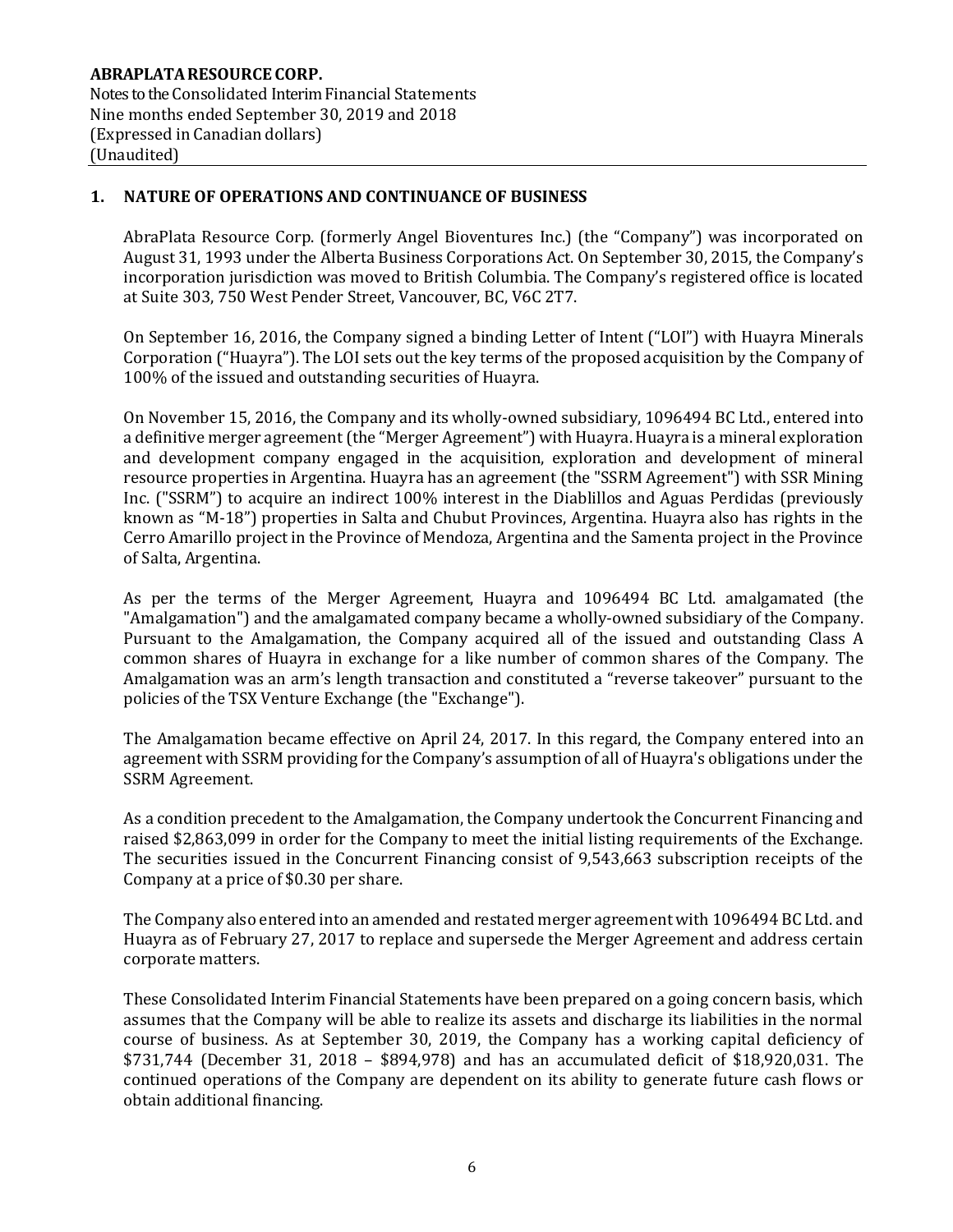**ABRAPLATARESOURCE CORP.** Notes to the Consolidated Interim Financial Statements Nine months ended September 30, 2019 and 2018 (Expressed in Canadian dollars) (Unaudited)

## **1. NATURE OF OPERATIONS AND CONTINUANCE OF BUSINESS (continued)**

Management is of the opinion that sufficient working capital will be obtained from external financing to meet the Company's liabilities and commitments as they become due, although there is a risk that additional financing will not be available on a timely basis or on terms acceptable to the Company. These factors indicate the existence of a material uncertainty that may cast significant doubt upon the Company's ability to continue as a going concern. These Consolidated Interim Financial Statements do not reflect any adjustments that may be necessary if the Company is unable to continue as a going concern.

# **2. BASIS OF PREPARATION**

## **Statement of Compliance**

These consolidated interim financial statements have been prepared in accordance with International Accounting Standard ("IAS") 34 "*Interim Reporting"*, using accounting policies consistent with the International Financial Reporting Standards ("IFRS") issued by the International Accounting Standards Board ("IASB") and interpretations of the International Financial Reporting Interpretations Committee ("IFRIC") effective September 30, 2019.

These Consolidated Interim Financial Statements were authorized for issue by the Board of Directors on November 29, 2019.

#### **Basis of Measurement**

These Consolidated Interim Financial Statements are expressed in Canadian dollars, the Company's presentation currency and have been prepared on the historical cost basis except for certain financial instruments, which are measured at fair value. In addition, these Consolidated Interim Financial Statements have been prepared using the accrual basis of accounting, except for cash flow information. The accounting policies used in the preparation of these consolidated Interim Financial Statements are the policies listed in the note 5 of the audited financial statements for the year ended December 31, 2018. These accounting policies have been applied consistently to all periods presented in these Consolidated Interim Financial Statements as if the policies have always been in effect.

## **3. ADOPTION OF NEW ACCOUNTING POLICY – HYPERINFLATION**

Due to various qualitative factors and developments with respect to the economic environment in Argentina during the year ended December 31, 2018, including, but not limited to, the acceleration of multiple local inflation indices, the three-year cumulative inflation rate of the local Argentine wholesale price index exceeding 100% in May 2018 and the significant devaluation of the Argentine Peso, Argentina was designated a hyper-inflationary economy as of July 1, 2018 for accounting purposes.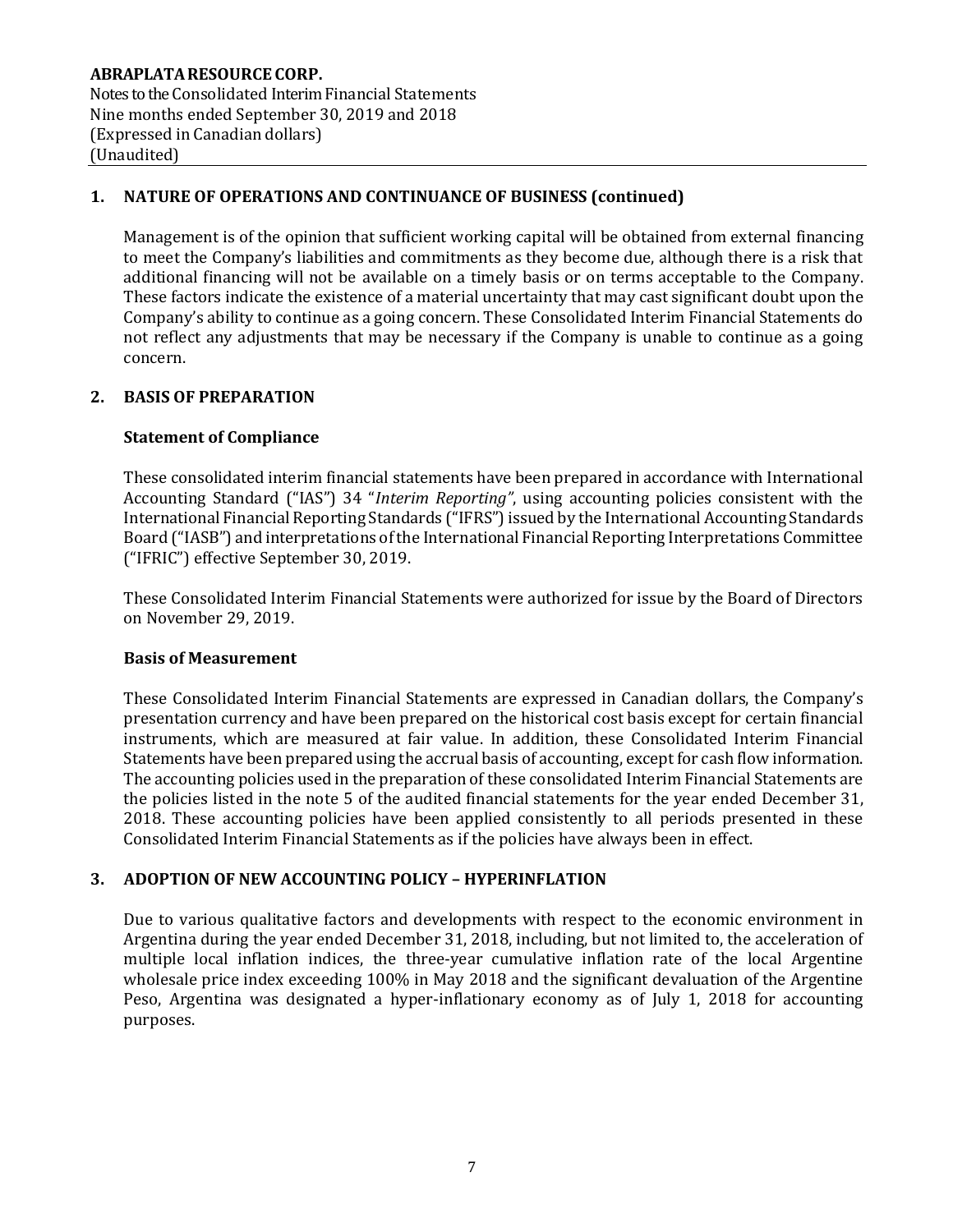# **3. ADOPTION OF NEW ACCOUNTING POLICY – HYPERINFLATION (continued)**

Accordingly, IAS 29, Financial Reporting in Hyper-Inflationary Economies, has been applied to these consolidated Interim Financial Statements as the Company's Argentine operating subsidiaries (the "Argentine Subsidiaries") use the Argentine Peso as its functional currency. The Company also followed the interpretive guidance for first time adoption of IAS 29 included within IFRIC 7. The consolidated Interim Financial Statements are based on the historical cost approach in IAS 29.

The application of hyperinflation accounting requires restatement of the Argentine subsidiaries' nonmonetary assets and liabilities, shareholders' equity and comprehensive loss items from the transaction date when they were first recognized into the current purchasing power which reflects a price index current at the end of the reporting period before being included in the consolidated Interim Financial Statements. To measure the impact of inflation on its financial position and results, the Company has elected to use the Wholesale Price Index (Indice de Precios Mayoristas or "IPIM") for periods up to December 31, 2016, and the Retail Price Index (Indice de Precios al Consumidor or "IPC") thereafter. These price indices have been recommended by the Government Board of the Argentine Federation of Professional Councils of Economic Sciences ("FACPCE").

As the Consolidated Interim Financial Statements of the Company have been previously presented in Canadian dollars, a stable currency, the comparative period amounts do not require restatement. For the year ended December 31, 2018, the Company recognized a gain of \$1.5 million in relation to the impact of hyperinflation within other comprehensive income. This amount is primarily the result of hyperinflation adjustments recognized on non-monetary assets held by its Argentine subsidiaries as of July 1, 2018, which have been restated from the historic date when they were first recognized to July 1, 2018 (the "Opening Hyperinflation Adjustment"), and then to the current date, September 30, 2019. On initial application of IAS 29, there is an accounting policy choice to recognize the Opening Hyperinflation Adjustment directly to opening equity or to other comprehensive loss. The Company has elected to recognize this amount to other comprehensive loss and it is included in the figure noted above.

## **4. FINANCIAL INSTRUMENTS**

#### **(a) Fair value estimation**

The fair value of financial instruments are determined by valuation methods depending on hierarchy levels as defined below:

- (i) Level 1 of the fair value hierarchy includes unadjusted quoted prices in active markets for identical assets or liabilities;
- (ii) Level 2 of the hierarchy includes inputs that are observable for the asset or liability, either directly or indirectly; and
- (iii) Level 3 includes inputs for the asset or liability that are not based on observable market data.

The Company does not have any financial instruments included in Level 1, 2 and 3. The carrying values of financial instruments maturing in the short term approximates their fair values.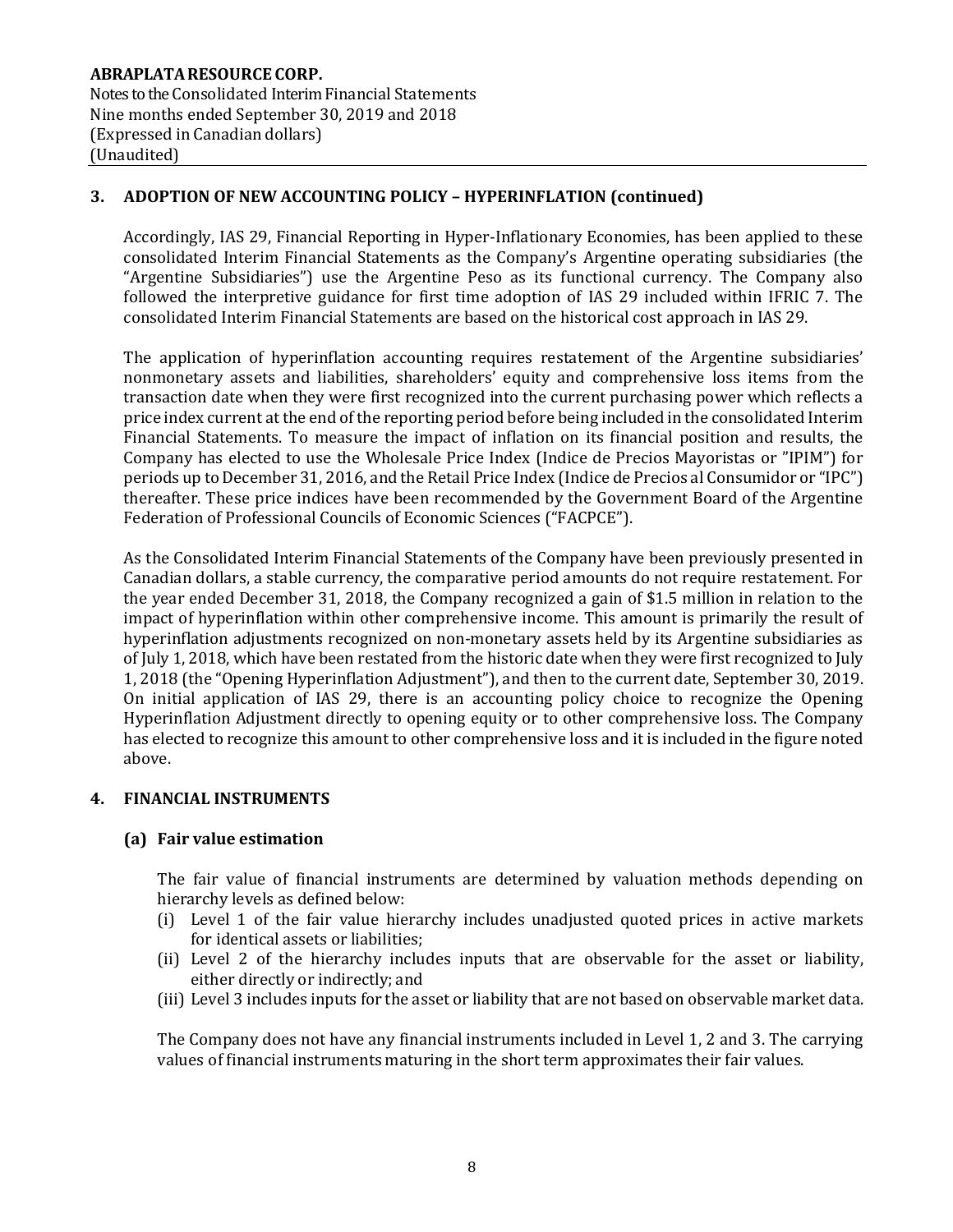Notes to the Consolidated Interim Financial Statements Nine months ended September 30, 2019 and 2018 (Expressed in Canadian dollars) (Unaudited)

## **4. FINANCIAL INSTRUMENTS (continued)**

## **(b) Financial risks**

The Company may be exposed to risks of varying degrees of significance which could affect its ability to achieve its strategic objectives. The Company manages risks to minimize potential losses. The main objective of the Company's risk management process is to ensure that the risks are properly identified and that the capital base is adequate in relation to those risks. The Company's risk exposure and the impact on the Company's financial instruments are summarized below:

#### *Credit risk*

Credit risk is the risk of potential loss to the Company if the counterparty to a financial instrument fails to meet its contractual obligations.

The Company is exposed to credit risk with respect to its cash and receivable. The Company's maximum exposure to credit risk is their carrying amounts disclosed in the consolidated statement of financial position. Credit risk associated with cash is minimized by placing these instruments with major Canadian financial institutions with strong investment-grade ratings as determined by a primary ratings agency. Credit risk associated with accounts receivable is minimal as the majority of the balance is owing from Canada Revenue Agency.

#### *Liquidity risk*

Liquidity risk is the risk that the Company will not be able to meet its financial obligations as they fall due.

At September 30, 2019, the Company had a cash balance of \$58,123 to settle current liabilities of \$815,243. All of the Company's financial liabilities have contractual maturities of less than 30 days and are subject to normal trade terms.

The Company intends to finance future requirements from share issuances, the exercise of options and/or warrants, debt or other sources. There can be no certainty of the Company's ability to raise additional financing through these means.

#### *Market risk*

Market risk is the risk that the fair value of future cash flows of a financial instrument will fluctuate due to changes in market factors. Market risk comprises three types of risk: price risk, interest rate risk and currency risk.

#### *Price risk*

Price risk is the risk that the fair value of future cash flows of the Company's financial instruments will fluctuate because of changes in market prices. The Company is not exposed to price risks.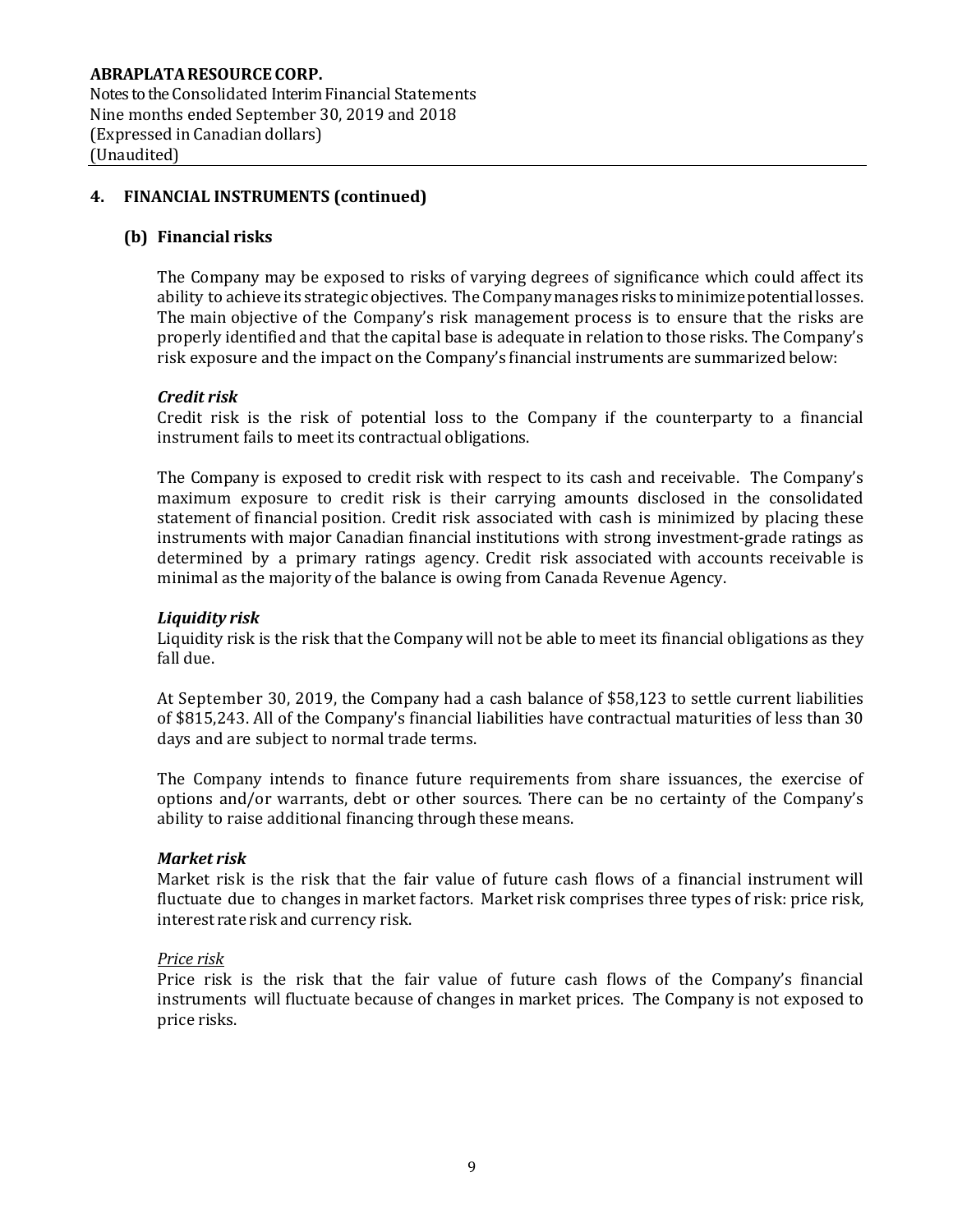Notes to the Consolidated Interim Financial Statements Nine months ended September 30, 2019 and 2018 (Expressed in Canadian dollars) (Unaudited)

#### **4. FINANCIAL INSTRUMENTS (continued)**

#### **(b) Financial risks (continued)**

#### *Interest rate risk*

Interest rate risk is the risk that the fair values and future cash flows of the Company will fluctuate because of changes in market interest rates. The Company is exposed to interest rate risk to the extent that the cash, if any, maintained at financial institutions is subject to a floating rate of interest. The interest rate risk on cash is not considered significant.

#### *Currency risk*

Currency risk is the risk that the fair values or future cash flows of the Company's financial instruments will fluctuate because of changes in foreign currency exchange rates. The Company is exposed to currency risk through financial assets and liabilities denominated in currencies other than the Canadian dollar, the Company's presentation currency. The Company's financial instruments denominated in currencies that are not the Canadian dollar as at September 30, 2019 are as follows:

|                                          | US\$    | <b>Argentine Peso</b> | C\$ equivalent |
|------------------------------------------|---------|-----------------------|----------------|
| Cash                                     | 1.400   | 1.114.375             | 27,629         |
| Accounts payable and accrued liabilities | 126,384 | 583,629               | 180,869        |

TheCompany's sensitivityanalysis suggests that a 10% depreciation or appreciation of the foreign currencies against the Canadian dollar would have resulted in an approximate \$15,324 decrease or increase in the Company's other comprehensive income or loss.

As at September 30, 2019, US dollar amounts have been translated at a rate of C\$1.3243 per US dollar and Argentine Peso amounts have been translated at C\$0.02313 per Argentine Peso.

#### **5. CAPITAL MANAGEMENT**

The Company's objectives when managing capital are to safeguard the Company's ability to continue as a going concern in order to pursue the development and exploration of its mineral properties and to maintain a flexible capital structure, which optimizes the costs of capital to an acceptable risk.

The Company depends on external financing to fund its activities and there can be no guarantee that external financing will be available at terms acceptable to the Company. The Company does not believe its current working capital is sufficient to maintain its core operations for the next twelve months, and additional funding will be required by the Company to complete its strategic objectives and continue as a going concern. There is no certainty that additional financing at terms that are acceptable to the Company will be available. The capital structure of the Company currently consists of common shares. The Company manages the capital structure and makes adjustments to it in light of changes in economic conditions and risk characteristics of the underlying assets. In order to maintain or adjust the capital structure, the Company may issue new debt, new shares or warrants.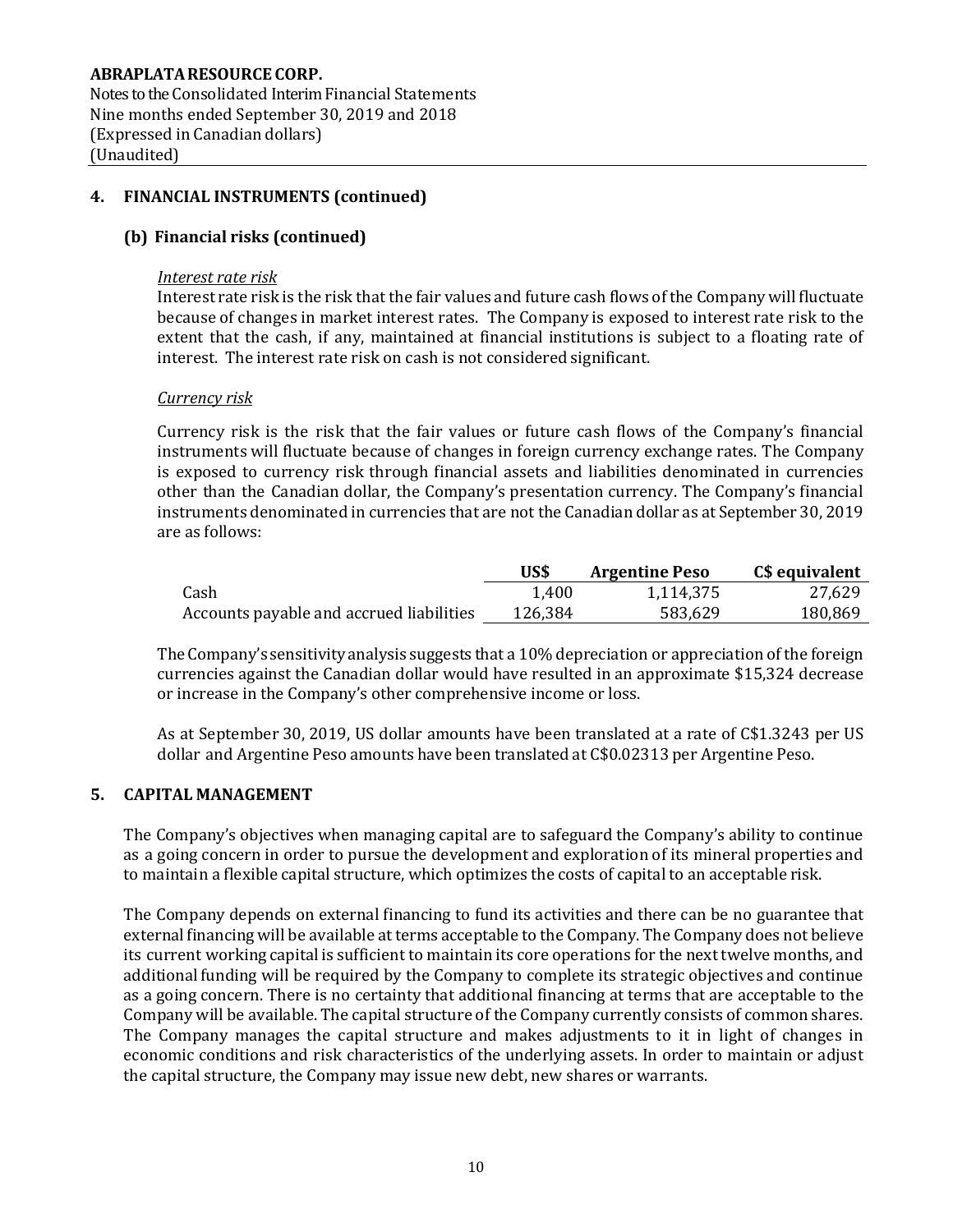**ABRAPLATARESOURCE CORP.** Notes to the Consolidated Interim Financial Statements Nine months ended September 30, 2019 and 2018 (Expressed in Canadian dollars) (Unaudited)

# **5. CAPITAL MANAGEMENT(continued)**

Management reviews its capital management approach on a regular basis. There were no changes in the Company's approach to capital management. Pursuant to the second amended and restated share purchase agreement dated March 21, 2017, SSRM has the right to maintain a free carried 19.9% equity interest in the Company until the completion of a qualified financing and to elect, after the completion of a qualified financing, to participate in future equity financings to maintain its ownership level in the Company for as long as SSRM continues to hold not less than ten percent of the then issued and outstanding shares of the Company on a non-diluted basis. During the year ended December 31, 2018 the Company completed a qualified financing and is no longer obligated to maintain SSRM's free carried equity interest.

#### **6. MINERAL INTERESTS**

Through the Company's wholly-owned subsidiaries, the Company controls exploration projects in Argentina classified by the Company into the Diablillos Project, Cerro Amarillo Project and Samenta Project. All acquisition costs and option payments related to these exploration projects are capitalized as mineral interests and are incurred in US dollars and translated to Canadian dollar, the presentation currency for the Company.

- (a) Diablillos project
	- (1) On November 1, 2016, the Company closed a Share Purchase Agreement dated August 23, 2016, as amended and restated on March 21, 2017, and further amended on September 11, 2019, with SSRM and Fitzcarraldo Ventures Inc. (the "Share Purchase Agreement") pursuant to which Huayra acquired from SSRM all of the issued and outstanding shares of Pacific Rim Mining Corporation Argentina S.A., ABP Global Inc. (BVI) and ABP Diablillos Inc. (BVI) (together, the "SSRM subsidiaries"). Through the acquisition of the SSRM subsidiaries, the Company acquired certain exploration projects in Salta and Chubut Provinces, Argentina (the "Diablillos Project" and the "M-18 Project").

Cash consideration payable to SSRM consists of the following:

- (i) US\$300,000 on closing; this amount to be increased by an amount equal to the US dollar equivalent of the amount of Argentine Pesos deposited in entity purchased by the Company (paid);
- (ii) US\$300,000 on or before February 15, 2017 (as amended)(paid);
- (iii) US\$500,000 on 180<sup>th</sup> day after closing (paid);
- (iv) US\$50,000 on or before January 12, 2018 (as amended) (paid);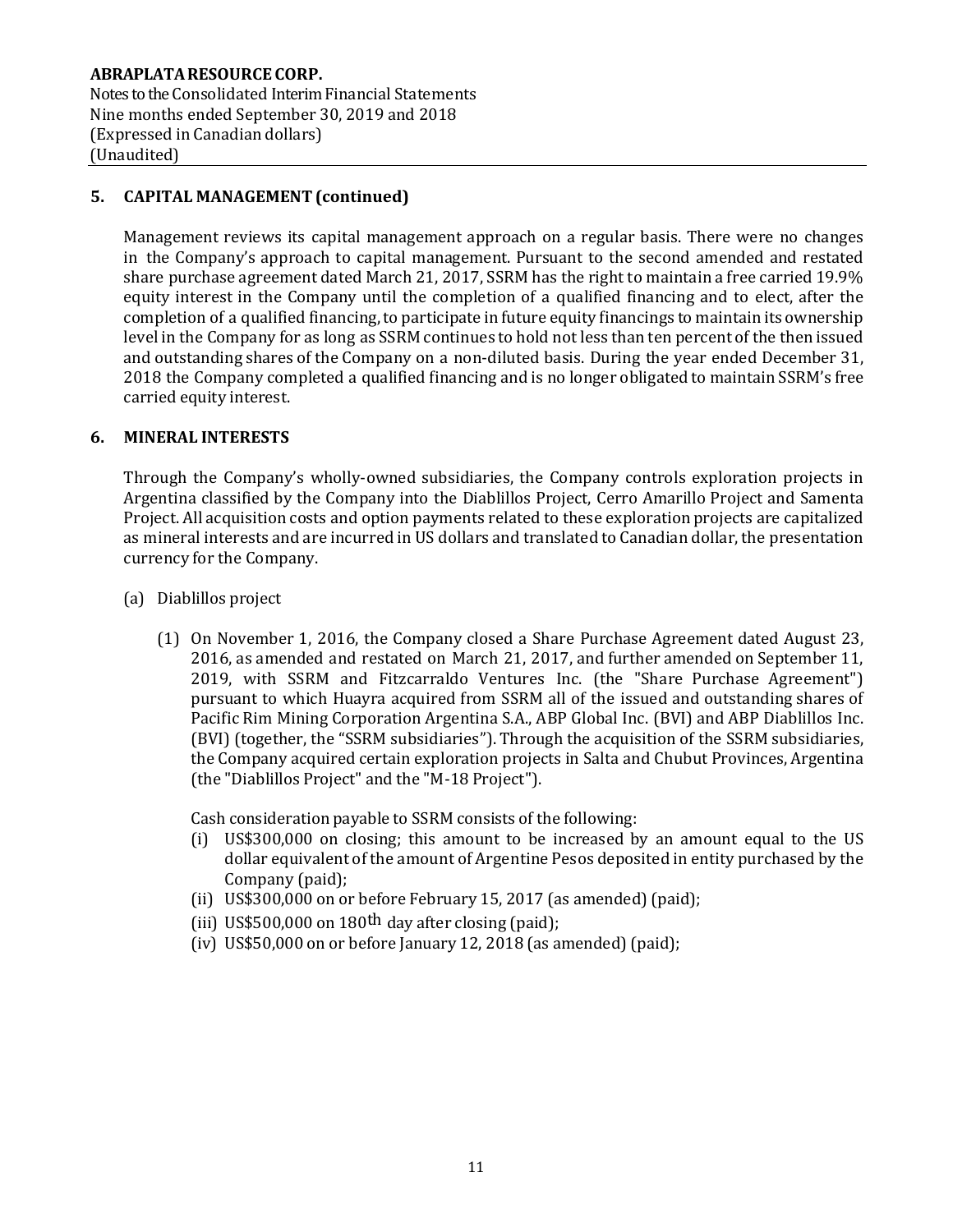Notes to the Consolidated Interim Financial Statements Nine months ended September 30, 2019 and 2018 (Expressed in Canadian dollars) (Unaudited)

## **6. MINERAL INTERESTS (continued)**

- (a) Diablillos project(continued)
	- (v) US\$5,000,000 to be paid on the earlier of:
		- o the date on which a Diablillos Feasibility Study in respect of all or any part of the Diablillos Concessions has been obtained;
		- o July 31, 2023; and
		- o 90 days after demand by SSRM for payment if (y) AbraPlata's market capitalization exceeds \$100,000,000 for 20 consecutive trading days (on the primary stock exchange on which such entity's shares are traded) or (z) after November 1, 2020, the spot price of silver (based on the London Bullion Market Association (LBMA) Silver Price as published by the LBMA on its website (or should that quotation cease, another similar quotation acceptable to the parties acting reasonably) (the "Benchmark") exceeds \$25 per ounce for 20 consecutive trading days on the Benchmark;
	- (vi) US\$7,000,000 to be paid on the earlier of:
		- the date on which Commercial Production occurs in respect of all or any part of the Diablillos Concessions; and
		- o July 31, 2025.

Equity consideration consists of Class B common shares of the Company (11,294,609 shares issued, see note  $11(b)$ ) which automatically converted into a number of Huayra Class A Shares that, upon the completion of the RTO, resulted in SSRM holding common shares of the Company representing 19.9% of the Company's then outstanding common shares. The Share Purchase Agreement provides SSRM an anti-dilution right to maintain 19.9% equity interest in the capital of the Company until the Company completes a qualified financing of a minimum of US\$5,000,000. During the year ended December 31, 2018 the Company completed a qualified financing and is no longer obligated to maintain SSRM's free carried equity interest. As consideration for SSRM's agreement to amend the Share Purchase Agreement, the Company shall, concurrently with the closing of the Transaction, issue an additional 24.15 million common shares of the Company plus, at the sole option of the Company, either an additional 6.3 million common shares of the Company or payment of \$200,000.

The royalty consideration payable to SSRM consists of a 1% net smelter returns royalty. SSRM is entitled to receive advance royalty payments totaling of US\$250,000 on November 1, 2017 (paid).

These advance royalty payments will be deducted and set off against the first US\$250,000 of net smelter returns royalty payments otherwise payable in respect of the Diablillos Project. As security for the above obligations the Company has pledged to SSRM all the shares the Company acquired in the two entities which hold interest to the Diablillos Project and the M-18 Project.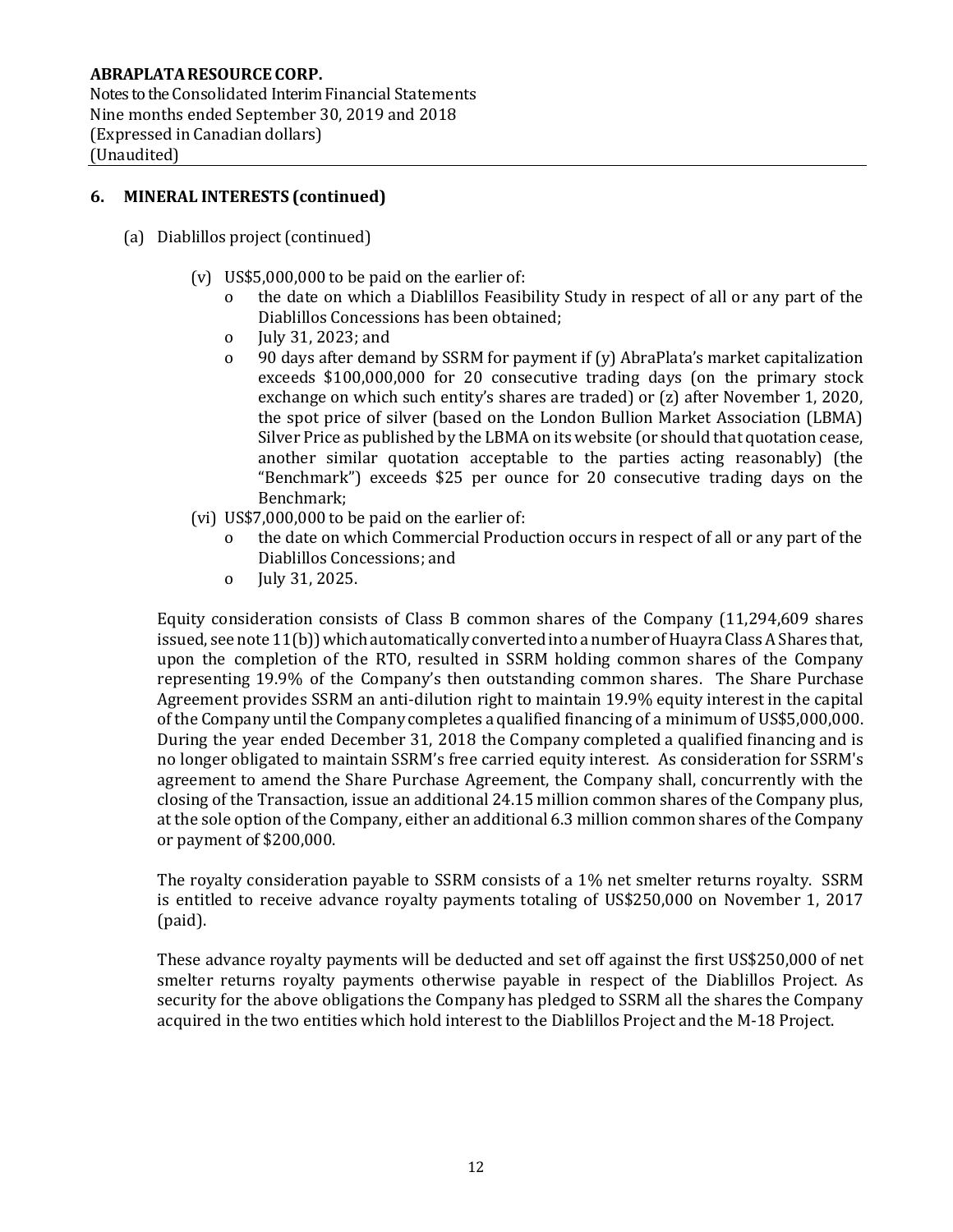Notes to the Consolidated Interim Financial Statements Nine months ended September 30, 2019 and 2018 (Expressed in Canadian dollars) (Unaudited)

#### **6. MINERAL INTERESTS (continued)**

(a) Diablillos project(continued)

On September 11, 2019, AbraPlata and Aethon entered into a binding arrangement agreement whereby AbraPlata will acquire all of the issued and outstanding shares of Aethon by way of a plan of arrangement pursuant to the CBCA (the "Arrangement Agreement"). The Arrangement Agreement contains customary terms and conditions, including representations and warranties customary in a transaction of this nature. The closing of the Arrangement Agreement is subject to additional conditions precedent including, but not limited to, the receipt of all required approvals from TSXV, shareholder approval by the requisite majority of shareholders of Aethon at a special meeting of Aethon shareholders and agreement on customary non-solicitation covenants, insider lock-up agreements, board support and other standard provisions for transactions of this nature.

On October 15, 2019, AbraPlata and Aethon amended the Arrangement Agreement to extend the mailing and meeting deadlines and to increase the termination fee to \$500,000.

On June 29, 2019, the Company entered into a non-binding letter of intent dated, July 28, 2019, with Aethon (the "Aethon LOI") contemplating the arm's length acquisition by AbraPlata of all of the outstanding common shares of Aethon (the "Aethon Shares") (the "Proposed Transaction"). Pursuant to the terms of the Aethon LOI, all of the issued and outstanding Aethon Shares will be exchanged on the basis of 3.75 AbraPlata common shares (each whole share, an "AbraPlata Share") for each Aethon Share (the "Exchange Ratio").

(2) On August 30, 2017 the Company signed an agreement, which was amended September 6, 2019 to acquire all of the issued and outstanding shares of Minera Cerro Bayo S.A. ("Cerro Bayo"), a privately held Argentine company. Cerro Bayo owns certain mineral rights that, as a result of a long-standing border dispute between two neighboring provinces in northwestern Argentina, overlap and potentially conflict with the Company's mineral rights to its Diablillos Ag-Au project. The acquisition of the potentially conflicting mineral rights through the acquisition of Cerro Bayo means that the Company will retain its title to the Diablillos Ag-Au project regardless of the ultimate outcome of the provincial border dispute.

Cash and equity consideration payable under the agreement is as follows:

- (i) US\$225,000 upon closing (paid);
- (ii) US\$175,000 on or before February 28, 2018 (paid);
- (iii) US\$15,000 upon signing of the September 6, 2019, amendment (paid);
- (iv) US\$350,000 and 300,000 common shares on or before November 30, 2019 (paid subsequent to period end);
- (v) US\$65,000 on or before April 30, 2020;
- (vi) US\$65,000 and 200,000 common shares on or before October 31, 2020;
- (vii) US\$65,000 on or before April 30, 2021;
- (viii) US\$65,000 on or before October 31, 2021;
- (ix) US\$65,000 on or before April 30, 2022;
- (x) US\$65,000 on or before October 31, 2022;
- (xi) US\$1,000,000 on or before July 31, 2023; and
- (xii) US\$1,170,000 on or before July 31, 2025.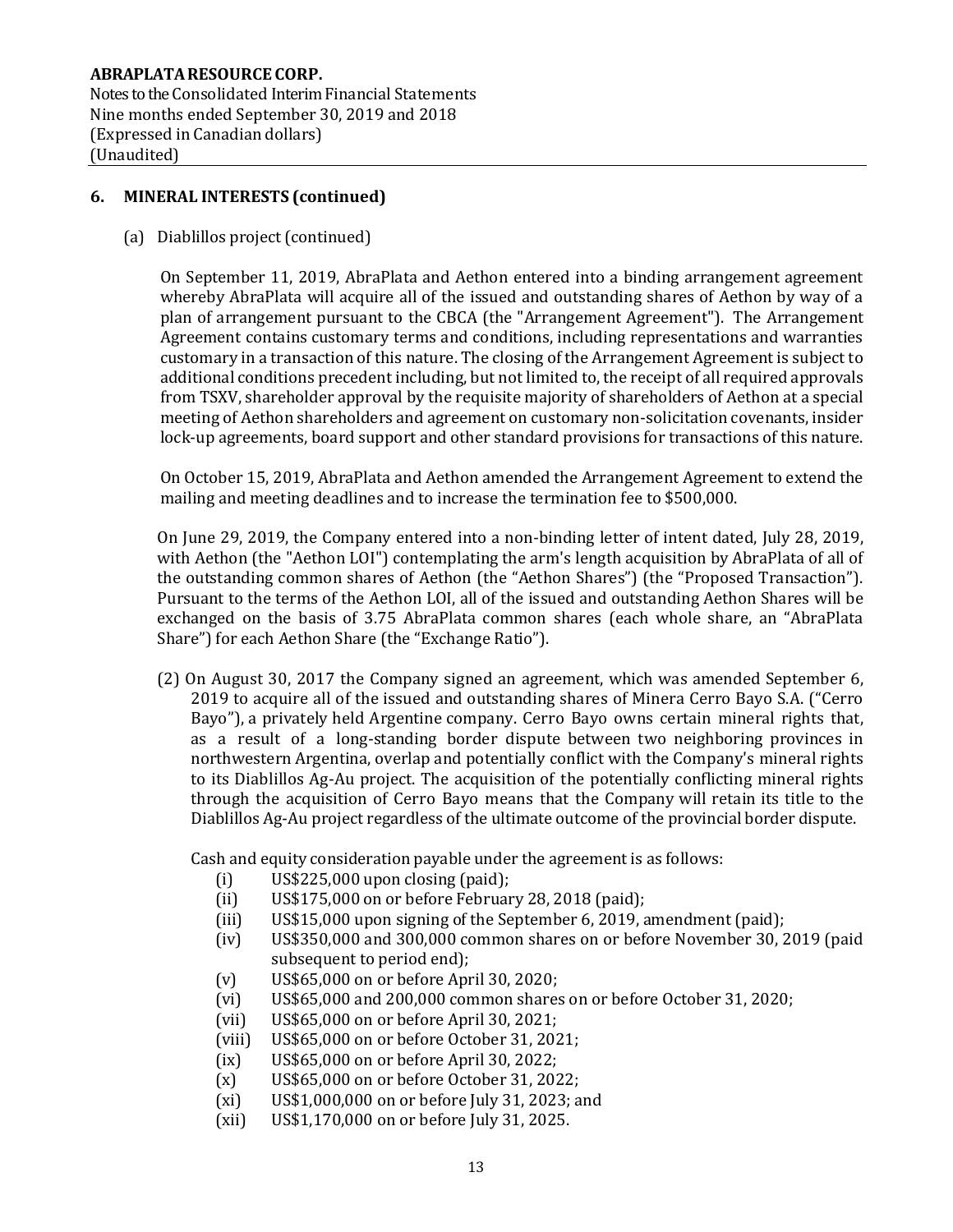Notes to the Consolidated Interim Financial Statements Nine months ended September 30, 2019 and 2018 (Expressed in Canadian dollars) (Unaudited)

#### **6. MINERAL INTERESTS (continued)**

(a) Diablillos project(continued)

The Company wrote off the acquisition and exploration costs incurred in relation to Cerro Bayo agreement in the year ended December 31, 2018.

(b) Samenta project

During the year ended December 31, 2018 AbraPlata Argentina S.A. ("APA SA") terminated the exploration-with-option-to-purchase agreements related to Samenta mineral property. As a result, all acquisition and exploration costs incurred in relation to Samenta property were written off. APA SA acquired the option to purchase the Samenta Cu-Mo porphyry prospect located in the province of Salta in northwestern Argentina during the year ended September 30, 2015. APA SA signed exploration-with- option-to-purchase agreements, which were amended in July 2016, on two separate but contiguous claim groups, Cerro Samenta Norte and Cerro Samenta Sur, comprising the Samenta Project.

Cash consideration payable per the agreement were as follows:

- (i) US\$30,000 upon completion of the due diligence (paid)
- (ii) US\$50,000 in February 2017 (paid)
- (iii) US\$70,000 in August 2017 (paid)
- (iv) US\$90,000 in August 2018 (not to be paid due to termination of the agreement)
- (v) US\$130,000 in August 2019 (not to be paid due to termination of the agreement).

An exercise fee of US\$4,230,000 was due at the end of August 2020, but is no longer due as a result of the termination of the agreement. The underlying owners were also entitled to a 1.5% NSR royalty of which 0.5% could be purchased back for US\$1,000,000.

(c) Cerro Amarillo project

For the Cerro Amarillo Project, the Company is awaiting the ratification of the appropriate permits to undertake, subject to financing, a stage one drilling campaign. On December 1, 2014, the Company announced that during the congressional deliberations that took place in November 2014, it was determined that any decision regarding the ratification of the drill permit should be delayed pending the completion of an inventory of glaciers in or near the project to be conducted by *Instituto Argentino de Nivología Glaciología y Ciencias Ambientales* ("IANIGLA"), the federal body charged with conducting the inventory under the Protection of Glaciers Law 26.639. IANIGLA has already begun the inventory, which was expected to be completed in 2015.

On July 14, 2016, APA SA, signed an agreement for the right to purchase the Cerro Amarillo project located in the province of Mendoza in Argentina. This agreement is a replacement agreement to the one that was entered into in 2010.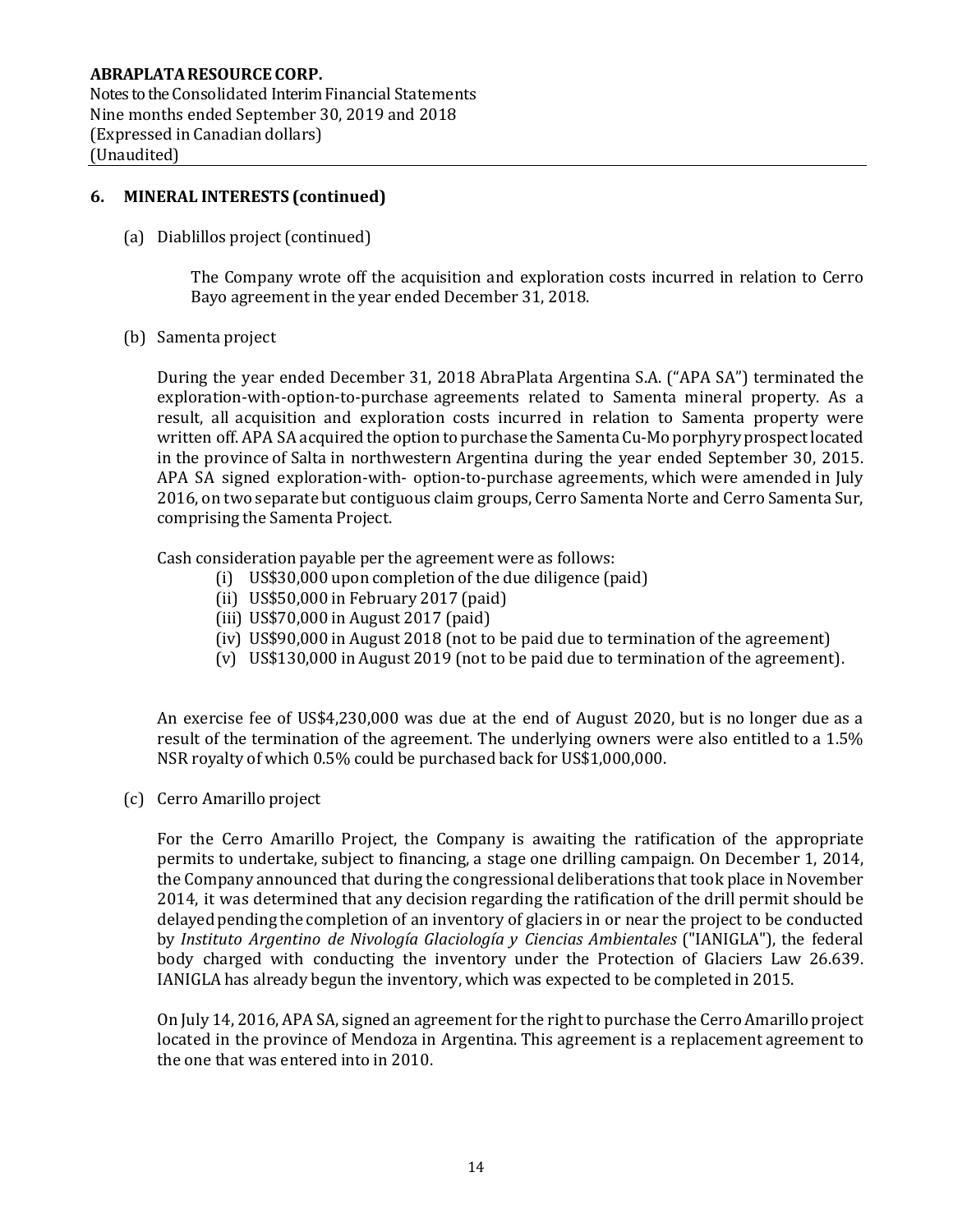Notes to the Consolidated Interim Financial Statements Nine months ended September 30, 2019 and 2018 (Expressed in Canadian dollars) (Unaudited)

## **6. MINERAL INTERESTS (continued)**

(c) Cerro Amarillo project (continued)

The Company made the following payments:

- (i) US\$25,000 in October 2016, deferred to May 2017 (paid)
- (ii) and will pay US\$25,000 annually every November, starting in November 2017, until the earlier of the ratification of appropriate permits or the receipt of exploration permits given in accordance with the legislature of the province of Mendoza (the "Notification Date"). The Company will then make a series of installments in total of US\$875,000 over 48-month period from the Notification Date. The due date for November 2018 payment was extended to January 10, 2019 and paid during the nine months ended September 30, 2019.

An exercise fee of US\$2,500,000 will be due by the end of 60 months period from the Notification Date. The underlying owners are also entitled to a 1% NSR royalty which can be purchased back for US\$3,000,000. Due to uncertainty of the timing for the completion of the glaciers inventory and the ratification of the permits, the Company wrote down the Cerro Amarillo project to \$1 in a prior period.

|                                    | Diablillos,<br><b>Argentina</b> | Cerro<br><b>Amarillo</b> |  | Samenta,<br>Argentina |    |            | <b>Total</b> |             |
|------------------------------------|---------------------------------|--------------------------|--|-----------------------|----|------------|--------------|-------------|
| Balance as at December 31, 2017 \$ | 4,704,781                       | \$                       |  |                       |    | 152,269    | S            | 4,857,051   |
| Additions, cash                    | 285,642                         |                          |  |                       |    |            |              | 285,642     |
| Additions, shares                  | 602,224                         |                          |  |                       |    |            |              | 602,224     |
| Hyperinflationary adjustment       | 1,425,864                       |                          |  |                       |    |            |              | 1,425,864   |
| Foreign exchange translation       | (2,561,490)                     |                          |  |                       |    | (38, 409)  |              | (2,599,899) |
| Write off                          | (507, 246)                      |                          |  |                       |    | (113, 860) |              | (621, 106)  |
| <b>Balance December 31, 2018</b>   | \$<br>3,949,775                 | \$                       |  | 1                     | S  |            | \$           | 3,949,776   |
| Additions, cash                    | 19,772                          |                          |  | 21,972                |    |            |              | 41,744      |
| Hyperinflationary adjustment       | 2,637,551                       |                          |  | 21,928                |    |            |              | 2,659,479   |
| Foreign exchange translation       | (508, 391)                      |                          |  |                       |    |            |              | (508, 391)  |
| <b>Balance September 30, 2019</b>  | \$<br>6,098,707                 |                          |  | \$43,901              | \$ | ۰          | \$           | 6,142,608   |

The changes to the Company's mineral interests were as follows: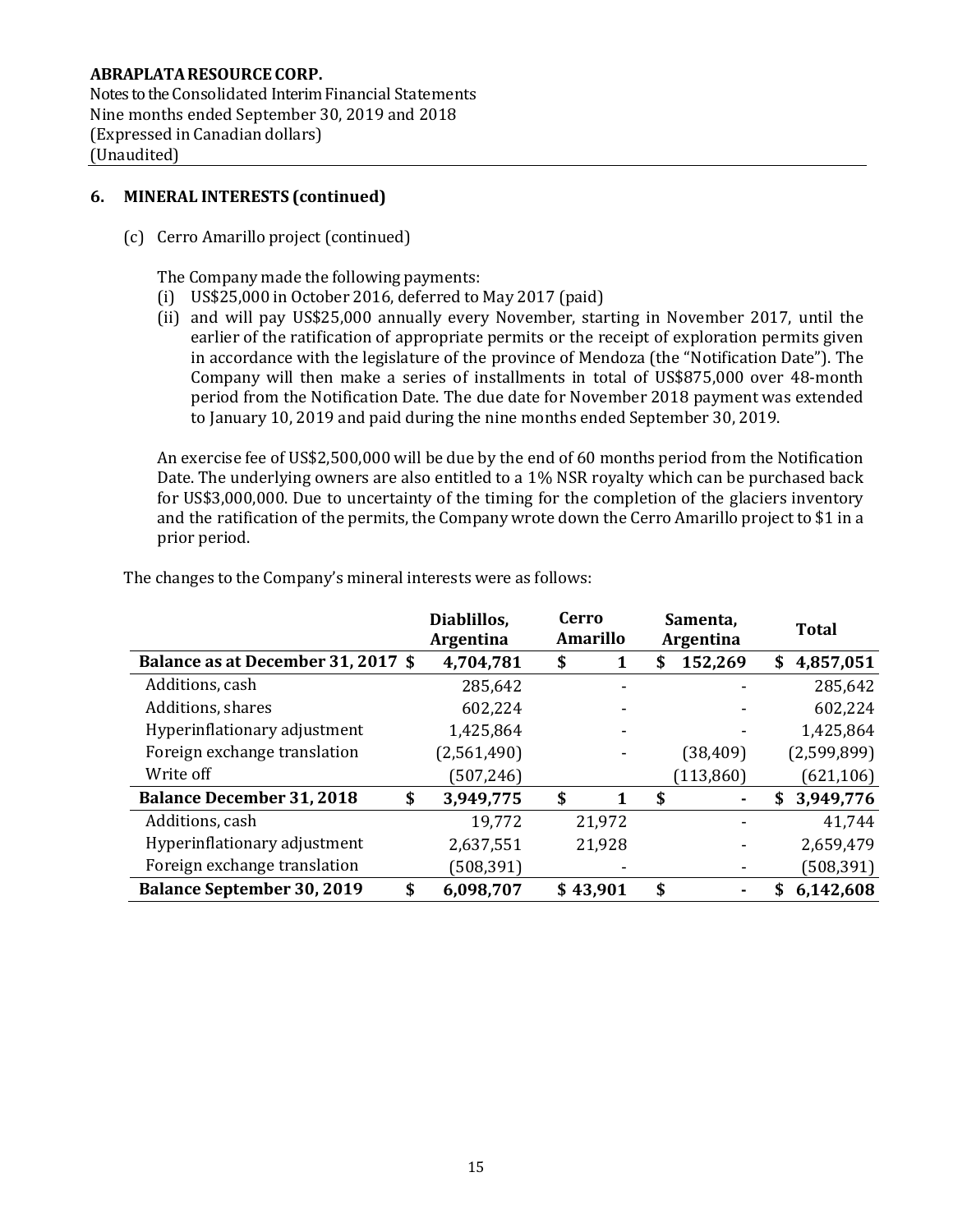**ABRAPLATARESOURCE CORP.** Notes to the Consolidated Interim Financial Statements Nine months ended September 30, 2019 and 2018 (Expressed in Canadian dollars) (Unaudited)

## **7. EVALUATIONAND EXPLORATION EXPENSES**

The Company's exploration expenses for the three and nine months ended September 30, 2018 and 2019 are as follows:

| <b>Diablillos</b>           | Three months ended<br>September 30, |    | Nine months ended<br>September 30, |    |         |    |         |  |
|-----------------------------|-------------------------------------|----|------------------------------------|----|---------|----|---------|--|
|                             | 2019                                |    | 2018                               |    | 2019    |    | 2018    |  |
| Administration              | \$<br>(43)                          | \$ |                                    | \$ | 704     | \$ |         |  |
| Camp Costs                  | 31,846                              |    | 27,491                             |    | 62,908  |    | 121,617 |  |
| Engineering and geology     |                                     |    | 25,471                             |    |         |    | 163,575 |  |
| <b>Drilling</b>             | (306)                               |    | 967                                |    | 2,260   |    | 7,215   |  |
| Legal and regulatory fee    | (6,788)                             |    | 15,438                             |    |         |    | 54,059  |  |
| Personnel Costs             | 3,384                               |    | 23,094                             |    | 19,182  |    | 133,296 |  |
| Report                      | 12,562                              |    | 44,764                             |    | 25,223  |    | 124,016 |  |
| <b>Travel and Transport</b> | 8,865                               |    | 12,655                             |    | 40,033  |    | 64,232  |  |
| <b>Other</b>                |                                     |    | 12,864                             |    |         |    | 19,233  |  |
| <b>Total Diablillos</b>     | \$<br>49,520                        | \$ | 162,744                            | \$ | 150,310 | \$ | 687,243 |  |

| <b>Cerro Amarillo</b>       | Three months ended<br>September 30, |      |    |                          |  |       | Nine months ended<br>September 30, |        |  |
|-----------------------------|-------------------------------------|------|----|--------------------------|--|-------|------------------------------------|--------|--|
|                             |                                     | 2019 |    | 2018                     |  | 2019  |                                    | 2018   |  |
| Camp Costs                  | \$                                  | 124  | \$ | 251                      |  | 494   |                                    | 971    |  |
| Option fee                  |                                     |      |    |                          |  |       |                                    |        |  |
| Legal and regulatory fee    |                                     | 584  |    | 4,262                    |  | (274) |                                    | 14,496 |  |
| <b>Travel and Transport</b> |                                     | ۰    |    | $\overline{\phantom{a}}$ |  |       |                                    | 68     |  |
| <b>Total Cerro Amarillo</b> | \$                                  | 708  | \$ | 4,513                    |  | 220   |                                    | 15,535 |  |

| Samenta                     | Three months ended<br>September 30, |                |  |          |  | Nine months ended<br>September 30, |  |          |  |
|-----------------------------|-------------------------------------|----------------|--|----------|--|------------------------------------|--|----------|--|
|                             |                                     | 2019           |  | 2018     |  | 2019                               |  | 2018     |  |
| Legal and regulatory fee    |                                     | ۰              |  | 258      |  |                                    |  | 258      |  |
| <b>Travel and Transport</b> |                                     |                |  | 2,115    |  |                                    |  | 2,115    |  |
| Write off                   |                                     | $\blacksquare$ |  | (2, 373) |  |                                    |  | (2, 373) |  |
| <b>Total Cerro Amarillo</b> |                                     | ۰              |  |          |  |                                    |  |          |  |

|                                                     | Three months ended<br>September 30, |        |    |         |  | Nine months ended<br>September 30, |      |         |
|-----------------------------------------------------|-------------------------------------|--------|----|---------|--|------------------------------------|------|---------|
|                                                     |                                     | 2019   |    | 2018    |  | 2019                               |      | 2018    |
| <b>Total exploration expenses</b><br>for the period |                                     | 50,228 | S. | 167.257 |  | \$150,530                          | - \$ | 702,778 |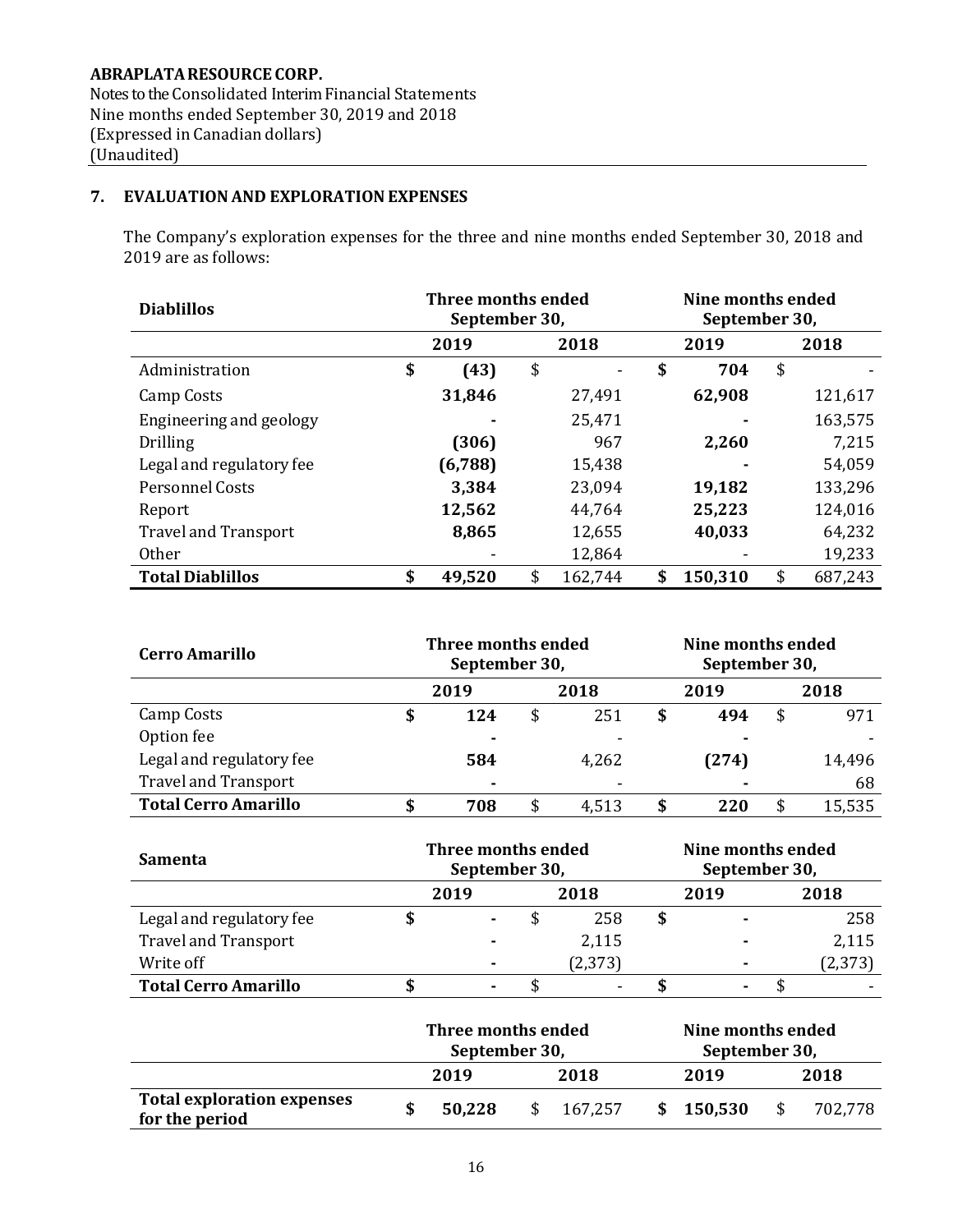Notes to the Consolidated Interim Financial Statements Nine months ended September 30, 2019 and 2018 (Expressed in Canadian dollars) (Unaudited)

#### **8. SHARE CAPITAL**

#### **(a) Authorized**

Authorized: Unlimited common shares without par value. Unlimited first preferred shares without par value. Unlimited second preferred shares without par value.

#### **(b) Issued and outstanding**

Pursuant to the Merger Agreement, 21,284,381 shares were placed in escrow. At September 30, 2019, 5,855,027 shares remain in escrow (December 31, 2018 – 9,557,984).

On April 10, 2019 the company closed a non-brokered private placement of 15,000,000 units at a price of \$0.05 per unit for total gross proceeds of \$750,000. Each unit consisted of one common share and one non-transferable common share purchase warrant. Each warrant is exercisable for five years to purchase an additional common share at a price of \$0.10. The Company paid finder's fees of \$2,400 and incurred \$10,168 in share issue costs.

On July 16, 2018 the Company closed the second tranche of a non-brokered private placement of 495,062 units at a price of \$0.20 per unit for gross proceeds of \$99,012. Each unit consists of one common share of the Company, and one transferrable common share purchase warrant. Each warrant is exercisable to acquire, one additional common share of the Company at a price of \$0.30 per share for a period of three years. In addition, the Company incurred share issue costs of \$4,187.

On May 4, 2018 the Company closed the first tranche of a non-brokered private placement of 3,092,140 units at a price of \$0.20 per unit for gross proceeds of \$618,428. Each unit consists of one common share of the Company, and one transferrable common share purchase warrant. Each warrant is exercisable to acquire, one additional common share of the Company at a price of \$0.30 per share for a period of three years. In connection with the first tranche of the private placement, the Company paid commissions of \$2,400 and issued 32,571 non-transferrable share purchase warrants to certain persons who introduced subscribers to the Company. Each finder's warrant is exercisable to acquire an additional common share of the Company at an exercise price of \$0.30 per share for a period of three years. Fair value of the finder warrants was estimated as \$3,249 (note 11(d)). All securities issued in connection with the Private Placement are subject to a fourmonth-and-one-day statutory hold period. In addition, the Company incurred share issue costs of \$16,441.

On February 8, 2018 the Company issued 414,893 shares to settle debt of \$97,500 recording a loss on debt settlement of \$6,223.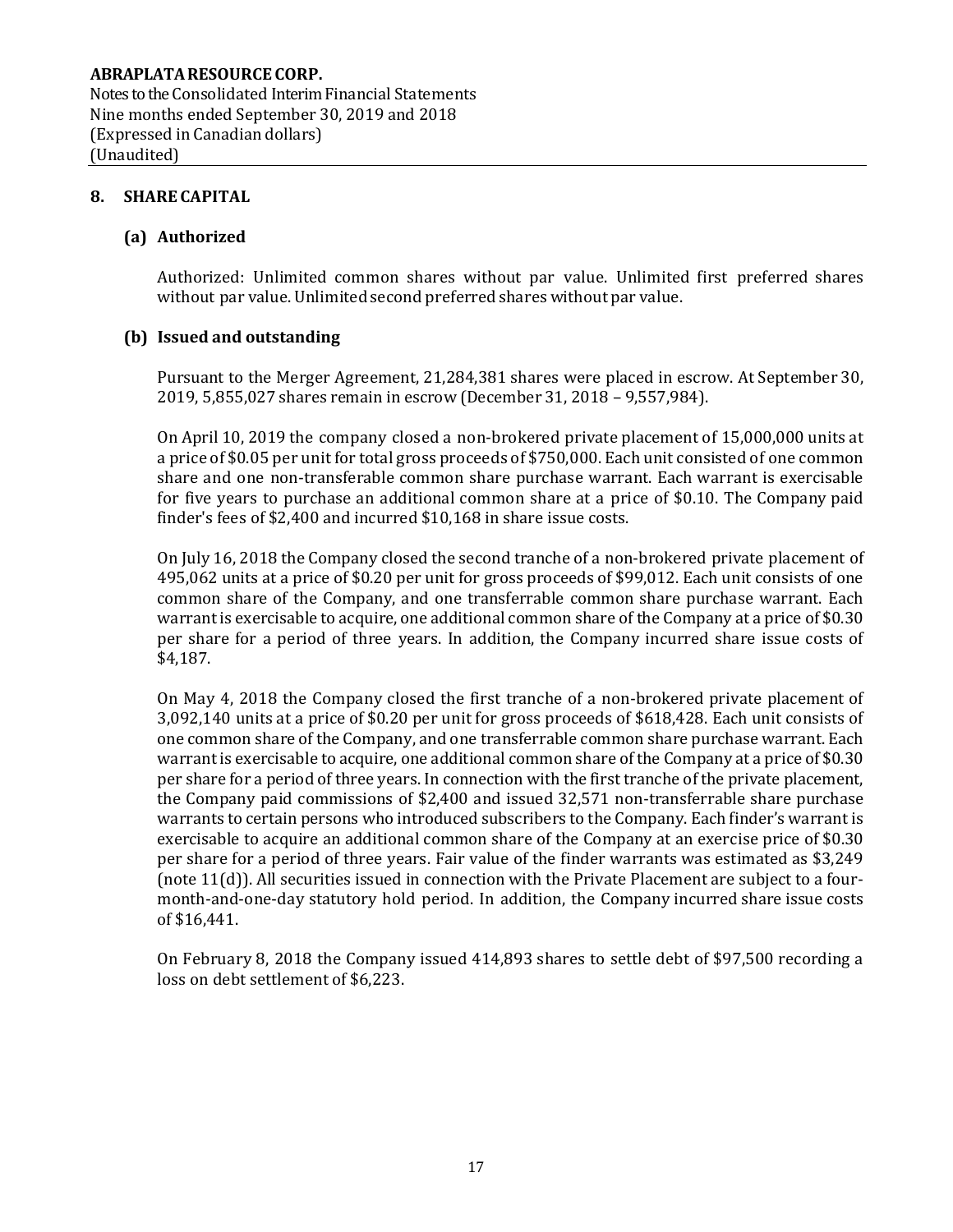Notes to the Consolidated Interim Financial Statements Nine months ended September 30, 2019 and 2018 (Expressed in Canadian dollars) (Unaudited)

#### **8. SHARE CAPITAL (continued)**

#### **(b) Issued and outstanding** (continued)

On January 12, 2018 the Company closed, on a non-brokered basis, an offering of 10,100,109 units at a price of \$0.20 per unit for total gross proceeds of \$2,020,022. Each unit consisted of one common share and one non-transferable common share purchase warrant. Each warrant is exercisable for two years to purchase an additional common share at a price of \$0.30 but will expire earlier if, for any ten consecutive trading days on the TSX Venture Exchange, the closing price of the common shares equals or exceeds \$0.40. In connection with the financing the Company paid to certain arm's length parties a finder's fee comprised of cash fee of \$106,760 and share purchase warrants exercisable to acquire up to 530,800 common shares of the Company. The warrants are exercisable for a period of two year from the date of issuance at a price of \$0.30 per commonshare. Fair value ofthe finder warrants was estimated as \$55,965 (note 11(d)). In addition, the Company incurred share issue costs of \$44,115.

Pursuant to SSRM's contractual anti-dilution right to maintain a 19.9% equity interest in the capital of the Company (note 9(a)), under the second amended and restated share purchase agreement dated March 21, 2017, 2,509,265 common shares were issued to SSRM. The fair value of these shares was determined to be \$602,224, based on the trading price of the Company's shares on the date of issue of \$0.24 per share.

Subsequent to the period ended September 30, 2019 the Company closed a non-brokered private placement and issued 25,000,000 units at a price of \$0.06 per Unit for gross proceeds of \$1,500,000. Each Unit consists of one common share of the Company (each, a "Common Share") and one common share purchase warrant. Each warrant entitles the holder to acquire one additional common share at a price of \$0.10 for a period of twenty-four months. In connection with the completion of the Placement, the Company paid finders' fees of \$8,100. All securities issued in connection with the closing of the Placement will be subject to a four-month-and-one day statutory hold period in accordance with applicable securities laws.

#### **(c) Stock options**

On March 1, 2019 the Company granted 1,200,000 stock options exercisable at a price of \$0.065 per share for a period of five years. The stock options vest 25% immediately, 25% after six months, 25% after twelve months and 25% after eighteen months. The fair value of the stock options was determined using the Black-Scholes option pricing model with the following assumptions: 5 years expected life; share price at the grant date of \$0.06; 93% volatility; risk free interest rate of 1.79%; and a dividend yield of 0%.

On June 1, 2018, the Company granted 1,500,000 incentive stock options to directors, officers and consultants of the Company. The stock options have an exercise price of \$0.17 per share and are exercisable for a period of five years from the date of grant. The stock options vest 25% immediately, 25% after six months, 25% after twelve months and 25% after eighteen months. The fair value of the stock options of \$200,787 was determined using the Black-Scholes option pricing model with the following assumptions: 5 years expected life; share price at the grant date of \$0.175; 103% volatility; risk free interest rate of 2%; and a dividend yield of 0%.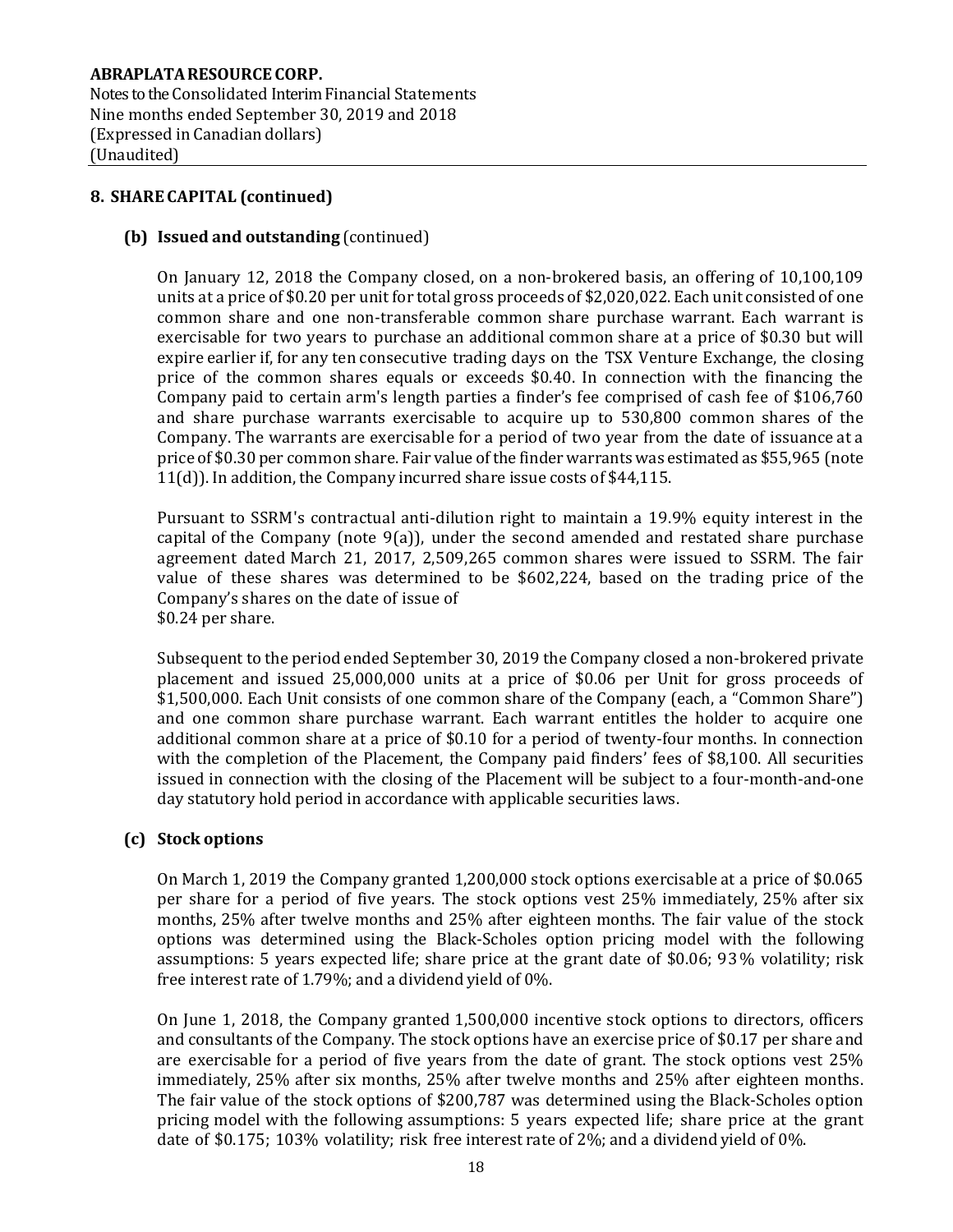Notes to the Consolidated Interim Financial Statements Nine months ended September 30, 2019 and 2018 (Expressed in Canadian dollars) (Unaudited)

## **8. SHARE CAPITAL (continued)**

#### **(c) Stock options** (continued)

On March 21, 2018, the Company granted 1,125,000 incentive stock options to directors, officers and consultants of the Company. The stock options have an exercise price of \$0.20 per share and are exercisable for a period of five years from the date of grant. The stock options vest 25% immediately, 25% after six months, 25% after twelve months and 25% after eighteen months. The fair value of the stock options of \$167,969 was determined using the Black-Scholes option pricing model with the following assumptions: 5 years expected life; share price at the grant date of \$0.195; 104% volatility; risk free interest rate of 2%; and a dividend yield of 0%.

On June 7, 2017, the Company granted 2,350,000 incentive stock options to directors, officers and consultants of the Company. The stock options have an exercise price of \$0.63 per share and are exercisable for a period of five years from the date of grant. The stock options vest 25% immediately, 25% after six months, 25% after twelve months and 25% after eighteen months. The fair value of the stock options of \$1,243,032 was determined using the Black-Scholes option pricing model with the following assumptions: 5 years expected life; share price at the grant date of \$0.62; 107% volatility; risk free interest rate of 0.88%; and a dividend yield of 0%.

On November 15, 2017, the Company granted 900,000 stock options. The stock options have an exercise price of \$0.25 per share and are exercisable for a period of five years from the date of grant. The stock options vest 25% immediately, and the balance vests in three equal semi-annual installments commencing on the six months anniversary of the date of grant and continuing every six months thereafter until the options are fully vested. The fair value of the stock options of \$169,321 was determined using the Black-Scholes option pricing model with the following assumptions: 5 years expected life; share price at the grant date of \$0.25; 105% volatility; risk free interest rate of 1.58%; and a dividend yield of 0%.

Expected volatility was estimated based on similar-sized entities in the industry.

During the period ended September 30, 2019, the company recorded \$94,781 (2018 - \$531,997) in share-based expense related to the stock options.

The movement in the Company's share options for the period ended September 30, 2019 are as follows:

|                                 | <b>Number of</b> | <b>Weighted average</b> |
|---------------------------------|------------------|-------------------------|
|                                 | options          | exercise price          |
| Outstanding, December 31, 2017  | 3,162,500        | 0.52<br>\$              |
| Granted                         | 2,625,000        | 0.18                    |
| Cancelled                       | (312,500)        | 0.56                    |
| Forfeited                       | (300, 000)       | 0.41                    |
| Outstanding, December 31, 2018  | 5,175,000        | 0.35                    |
| Granted                         | 1,200,000        | 0.065                   |
| Outstanding, September 30, 2019 | 6,375,000        | 0.30                    |
| Exercisable, September 30, 2019 | 5,425,000        | 0.33                    |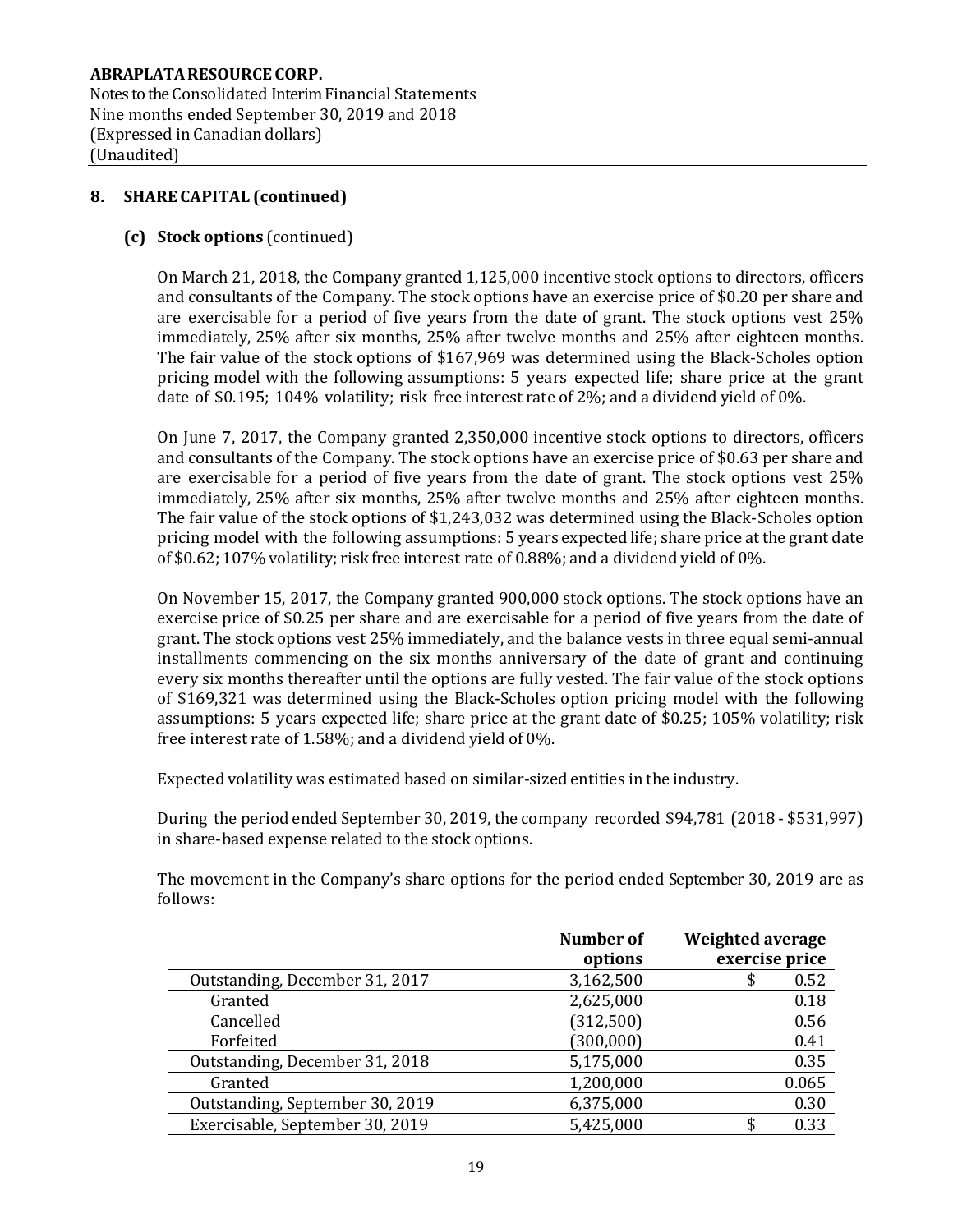Notes to the Consolidated Interim Financial Statements Nine months ended September 30, 2019 and 2018 (Expressed in Canadian dollars) (Unaudited)

## **8. SHARE CAPITAL (continued)**

#### **(c) Stock options** (continued)

At September 30, 2018, the Company has the following stock options outstanding:

| <b>Number of options</b><br>outstanding | <b>Number of options</b><br>exercisable | <b>Exercise</b><br><b>Price</b> | <b>Expiry Date</b> |
|-----------------------------------------|-----------------------------------------|---------------------------------|--------------------|
| 1,850,000                               | 1,850,000                               | \$0.63                          | June 7, 2022       |
| 900,000                                 | 900,000                                 | \$0.25                          | November 15, 2022  |
| 1,025,000                               | 1,025,000                               | \$0.20                          | March 1, 2023      |
| 1,400,000                               | 1,050,000                               | \$0.17                          | June 1, 2023       |
| 1,200,000                               | 600,000                                 | \$0.065                         | March 1, 2024      |

At September 30, 2019, the weighted average remaining contractual life of options outstanding was 3.42 years.

#### **(d) Warrants**

The movement in the Company's warrants for the period ended September 30, 2019 is as follows:

|                                 | Number of<br>warrants | Weighted average<br>exercise price |
|---------------------------------|-----------------------|------------------------------------|
| Outstanding, December 31, 2017  | 1,245,448             | \$0.33                             |
| Issued                          | 14,250,682            | 0.30                               |
| Expired                         | (1,245,448)           | 0.53                               |
| Outstanding, December 31, 2018  | 14,250,682            | \$0.30                             |
| Issued                          | 15,000,000            | 0.10                               |
| Outstanding, September 30, 2019 | 29,250,682            | \$0.20                             |

At September 30, 2019, the Company has the following warrants outstanding:

| Number of warrants | Exercise Price | <b>Expiry Date</b> |
|--------------------|----------------|--------------------|
| 10,630,909         | 0.30           | January 11, 2020   |
| 3,124,711          | 0.30           | May 4, 2021        |
| 495,062            | 0.30           | July 13, 2021      |
| 15,000,000         | 0.10           | April 8, 2024      |

At September 30, 2019, the weighted average remaining contractual life of warrants outstanding was 2.62 years.

On April 8, 2019 in connection with the private placement (note 8(b)) the Company granted 15,000,000 warrants exercisable at \$0.10 for a period of five years.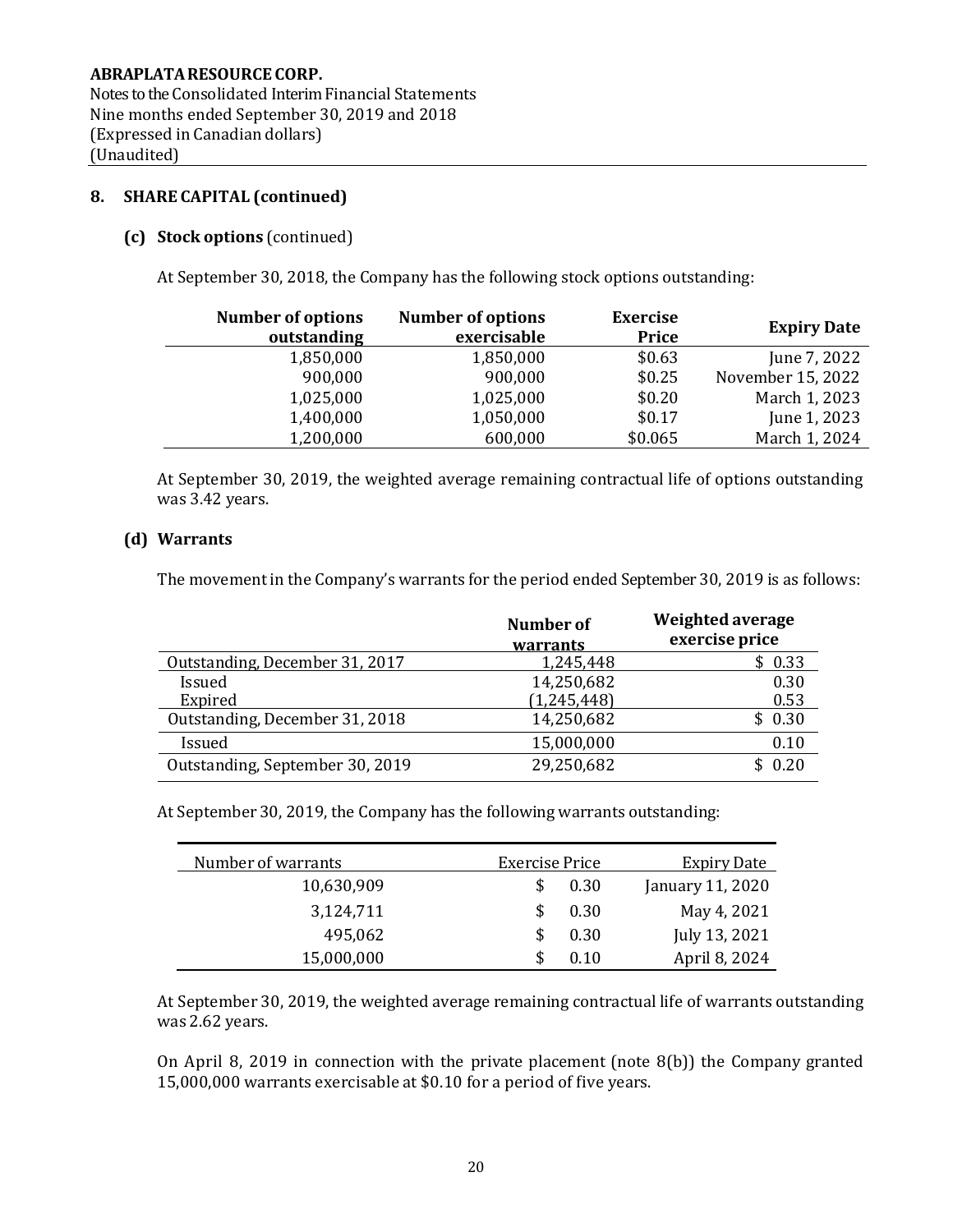Notes to the Consolidated Interim Financial Statements Nine months ended September 30, 2019 and 2018 (Expressed in Canadian dollars) (Unaudited)

## **8. SHARE CAPITAL (continued)**

## **(d) Warrants (continued)**

On May 4, 2018 in connection with the private placement (note  $8(b)$ ) the Company granted 3,092,140 warrants exercisable at \$0.30 for a period of three years. On May 4, 2018 the Company granted 32,571 finders warrants exercisable at \$0.30 for a period of three years. The fair value of the finders' warrants was estimated as \$3,249 using the Black-Scholes Option Pricing Model with the following assumptions: share price on vesting date of \$0.195, risk-free rate of 1.87%, dividend rate of 0%, expected life of 3 years, and volatility of 95%.

On January 11, 2018 in connection with the private placement (note 8 (b)) the Company granted 10,100,109 warrants exercisable at \$0.30 for a period of two years. On January 11, 2018 the Company granted 530,800 finders warrants exercisable at \$0.30 for a period of two years. The fair value of the finders' warrants was estimated as \$55,965 using the Black-Scholes Option Pricing Model with the following assumptions: share price on vesting date of \$0.245, risk-free rate of 1.71%, dividend rate of 0%, expected life of 2 years, and volatility of 90%.

The 1,245,448 finders' warrants were valued at \$226,932 using the Black-Scholes Option Pricing Model with the following assumptions: share price on vesting date of between \$0.30 and \$0.48, risk-free rate of between 0.69% and 1.23%, dividend rate of 0%, expected life of one year, and volatility of between 64% and 108%.

Expected volatility was estimated based on similar-sized entities in the industry.

Subsequent to the period ended September 30, 2019 the Company issued 25,000,000 warrants as part of a private placement (note 8(a)). Each warrant entitles the holder to acquire one additional common share at a price of \$0.10 for a period of twenty-four months

#### **9. RELATED PARTY TRANSACTIONS**

Key management personnel include the members of the Board of Directors and officers of the Company, who have the authority and responsibility for planning, directing and controlling the activities of the Company. Amounts paid and accrued to directors, former director, officers and companies in which directors and officers are shareholders or partners are as follows:

|                        | Three months ended |              |    |         |      | Nine months ended<br>September 30, 2019 |      |         |  |
|------------------------|--------------------|--------------|----|---------|------|-----------------------------------------|------|---------|--|
|                        | September 30,      |              |    |         |      |                                         |      |         |  |
|                        |                    | 2019<br>2018 |    |         | 2019 |                                         | 2018 |         |  |
| Management fees        |                    |              | \$ | 75,000  | \$   | ۰                                       | \$   | 300,000 |  |
| Administration         |                    | 15,000       |    | 25,000  |      | 45,000                                  |      | 85,000  |  |
| <b>Consulting fees</b> |                    | 22,500       |    | 22,500  |      | 67,500                                  |      | 86,611  |  |
| Professional fees      |                    | 22,688       |    |         |      | 44,066                                  |      | 40,900  |  |
| Share-based payments   |                    | 8,749        |    | 136,146 |      | 47,902                                  |      | 359,486 |  |
|                        |                    | \$68,937     |    | 258,646 | \$   | 204,468                                 | \$   | 871,997 |  |